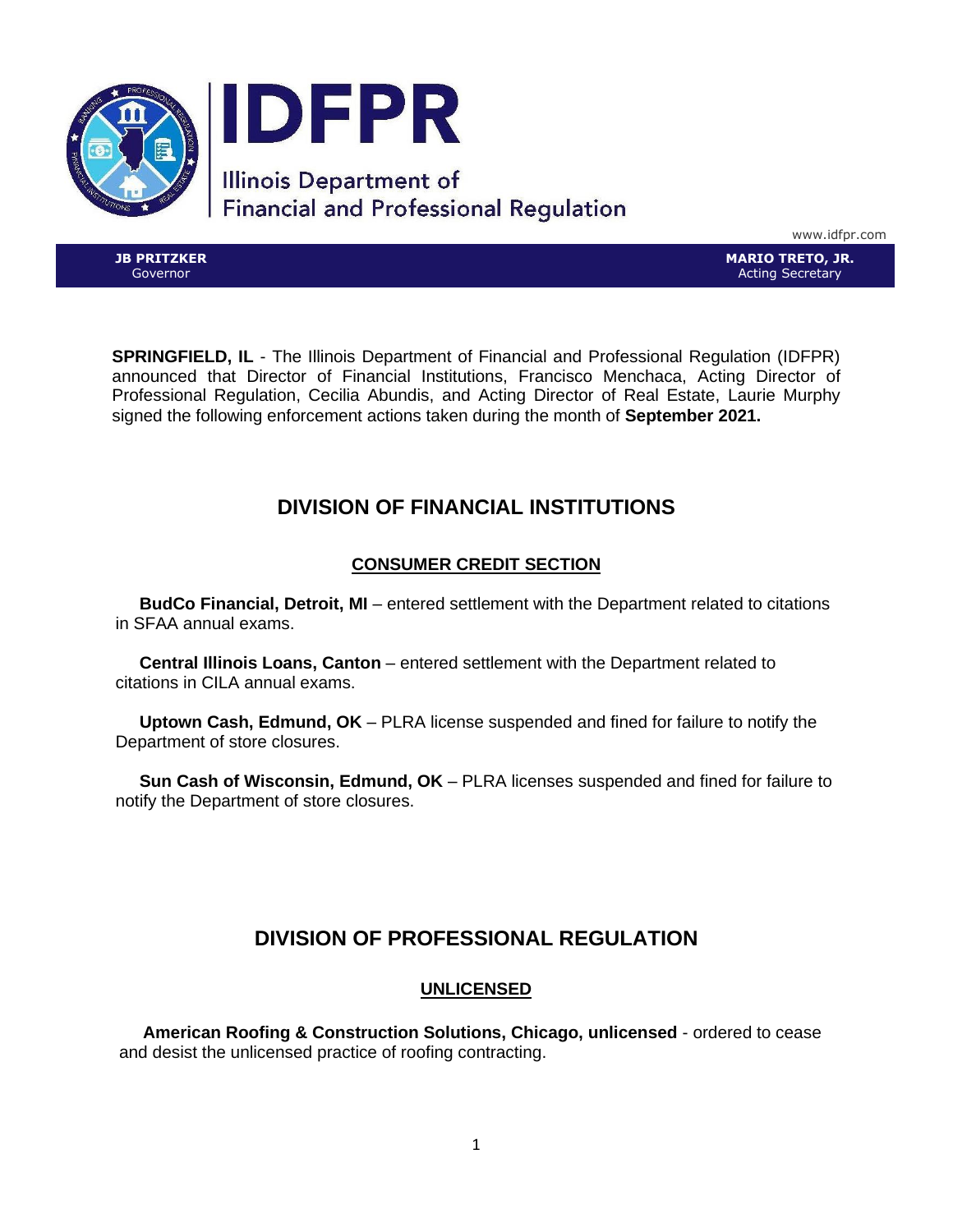**Louis Construction & Roofing, Berwyn, unlicensed** - ordered to cease and desist the unlicensed practice of roofing contracting.

## **ARCHITECT**

 **David Brost, Deerfield, 001005477** - architect license indefinitely suspended for failure to file and/or pay Illinois state income taxes.

 **William Dobbins, Lake Bluff, 001011193** - architect license indefinitely suspended for failure to file and/or pay Illinois state income taxes.

## **BARBER, COSMETOLOGY, ESHETICS, HAIR BRAIDING & NAIL TECHNOLOGY**

 **Nhut Thien, Chicago, 011303156** - cosmetology license indefinitely suspended for failure to file and/or pay Illinois state income taxes.

 **Christy Arnold, Plainfield, 011285702** - cosmetology license indefinitely suspended for failure to file and/or pay Illinois state income taxes.

 **Janeia Beeks, Rockford, 131014364** - esthetician license indefinitely suspended for failure to file and/or pay Illinois state income taxes.

 **Amber Bequette, Woodlawn, 006065850** - barber license indefinitely suspended for failure to file and/or pay Illinois state income taxes.

 **Svetlana Blashchuk, Wheeling, 011262781** - cosmetology license reprimanded and fined \$250 after she misrepresented the completion of her CE hours for the purpose of obtaining her 2017 renewal license.

 **Julie Carpenter, Burbank, 131008918** - esthetician license indefinitely suspended for failure to file and/or pay Illinois state income taxes.

 **Diane Cordon, Chicago, 131003181** - esthetician license indefinitely suspended for failure to file and/or pay Illinois state income taxes.

 **Angela Dorsey, Chicago, 011252181** - cosmetology license indefinitely suspended for failure to file and/or pay Illinois state income taxes.

 **Kimberly Durbin-Schmidt, Effingham, 011279302** - cosmetology license indefinitely suspended for failure to file and/or pay Illinois state income taxes.

 **Penny Elliott, Jerseyville, 011227038** - cosmetology license indefinitely suspended for failure to file and/or pay Illinois state income taxes.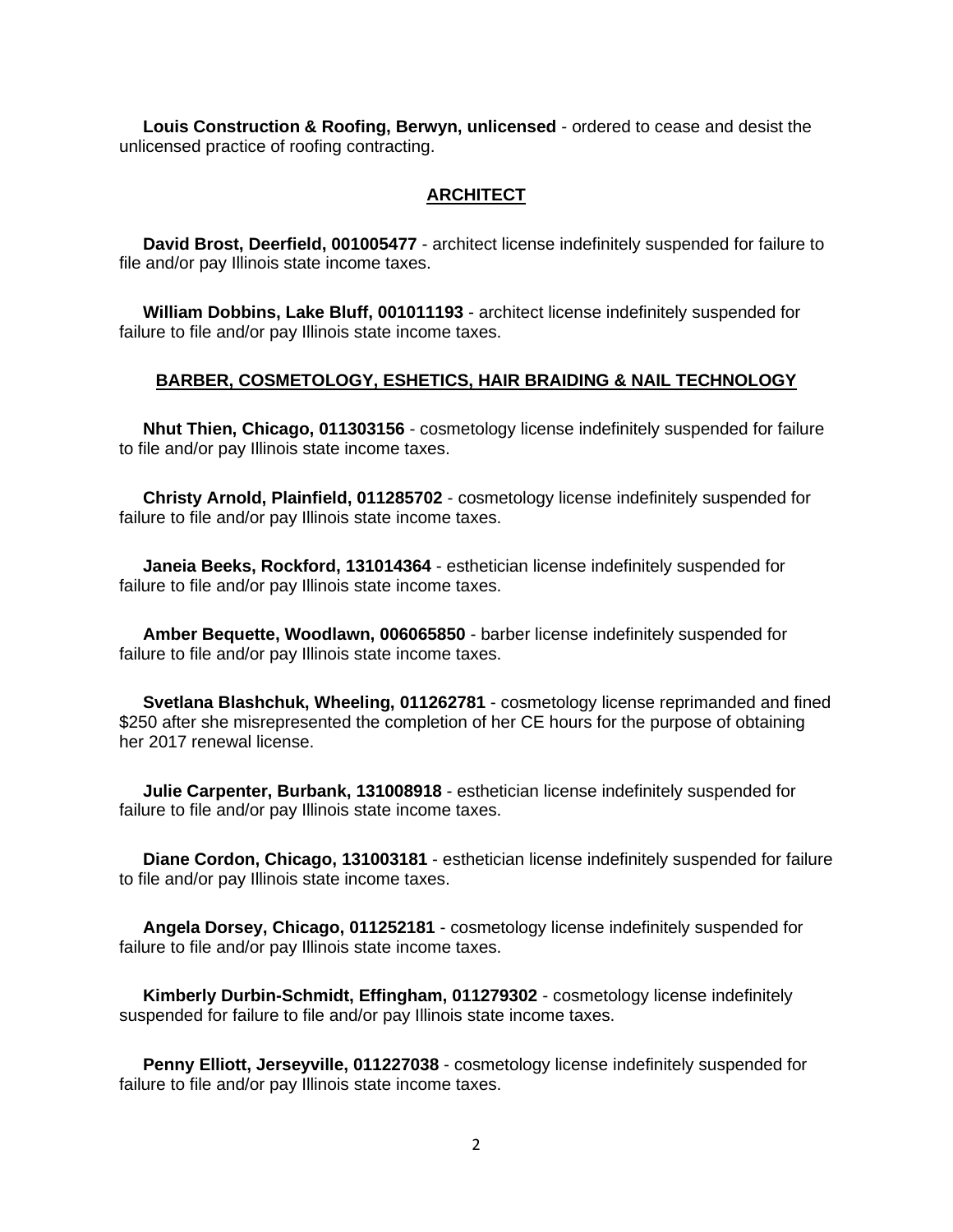**Nicole Frank, Peoria, 011301676** - cosmetology license indefinitely suspended for failure to file and/or pay Illinois state income taxes.

 **Regina Fricano, Crystal Lake, 011260499** - cosmetology license indefinitely suspended for failure to file and/or pay Illinois state income taxes.

 **Angelique Gall, Chicago, 131008064** - esthetician license indefinitely suspended for failure to file and/or pay Illinois state income taxes.

 **Ehryck Gilmore, Chicago, 011183684** - cosmetology license indefinitely suspended for failure to file and/or pay Illinois state income taxes.

 **Diane Gonzalez, Sugar Grove, 011236052** - cosmetology license indefinitely suspended for failure to file and/or pay Illinois state income taxes.

 **Gregory Hoffman, LaSalle, 011252744** - cosmetology license indefinitely suspended for failure to file and/or pay Illinois state income taxes.

 **Louise Knutter, Hawthorn Woods, 169022028** - nail technician license indefinitely suspended for failure to file and/or pay Illinois state income taxes.

 **Gabriella Murillo, Arlington Heights, 011298045** - cosmetology license restored with 90 days suspension nunc pro tunc to June 2, 2021 based on material misstatements to the Department.

 **Sheri Myers, Monticello, 169008749** - nail technician license indefinitely suspended for failure to file and/or pay Illinois state income taxes.

 **Vanessa Ortega, Hoffman Estates, 131012049** - esthetician license indefinitely suspended for failure to file and/or pay Illinois state income taxes.

 **Sabrena Rainey, Belleville, 012007070** - cosmetology teacher license indefinitely suspended for failure to file and/or pay Illinois state income taxes.

 **Liduvina Reavy, Skokie, 011274294** - cosmetology license indefinitely suspended for failure to file and/or pay Illinois state income taxes.

 **Tammie Rice, Madison, 011245479** - cosmetology license indefinitely suspended for failure to file and/or pay Illinois state income taxes.

 **Olivia Schaefer, Olney, 011308348** - cosmetology license indefinitely suspended for failure to file and/or pay Illinois state income taxes.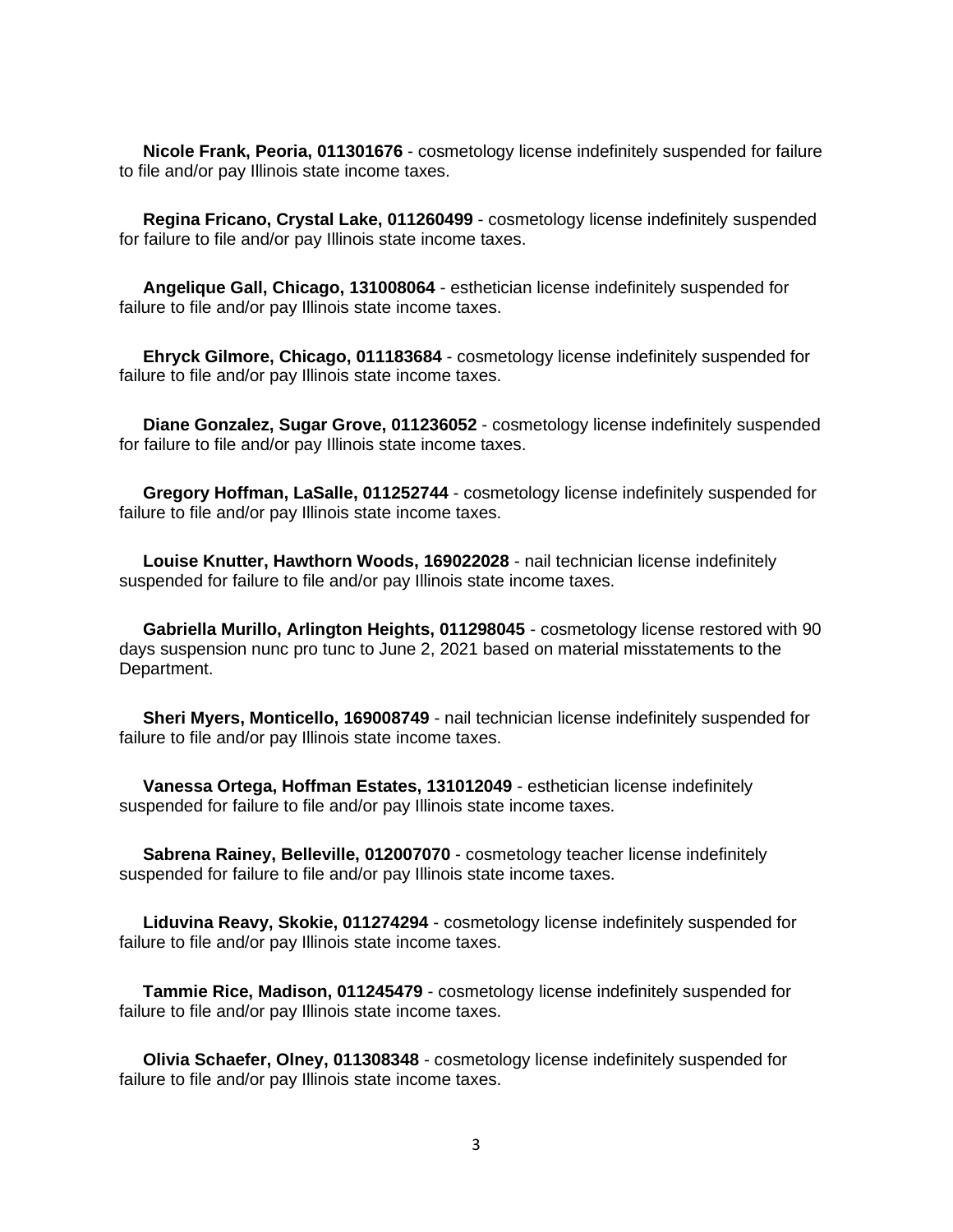**Yatta Sherif, Chicago, 011233108** - cosmetology license indefinitely suspended for failure to file and/or pay Illinois state income taxes.

 **Jeffrey Stiglich, Evanston, 011232031** - cosmetology license indefinitely suspended for failure to file and/or pay Illinois state income taxes.

 **Nataliya Tkachova, Chicago, 220000236** - electrologist license indefinitely suspended for failure to file and/or pay Illinois state income taxes.

 **Thu Tran, Chicago, 169016692** - nail technician license indefinitely suspended for failure to file and/or pay Illinois state income taxes.

 **Gerardo Yanes, Harwood Heights, 006064107** - barber license indefinitely suspended for failure to file and/or pay Illinois state income taxes.

## **DENTAL**

 **Shepherd Gross, Homewood, 019023712** - dental license indefinitely suspended for failure to file and/or pay Illinois state income taxes.

 **Nathan Marcus, Chicago, 019017915** - dental license indefinitely suspended for failure to file and/or pay Illinois state income taxes.

 **Charles Martinez, Elgin, 019022943** - dental license indefinitely suspended for failure to file and/or pay Illinois state income taxes.

 **Sethurama Muthuramaswami, Bolingbrook, 019024402** - dental license indefinitely suspended for failure to file and/or pay Illinois state income taxes.

#### **DETECTIVE BOARD**

 **Antonio Adams, Glenwood, 129423827** - permanent employee registration card placed on two-year non-reporting probation due to having been convicted of Class 4 Felony Agg. UUW/Vehicle/Delinquent Minor in Cook County, Illinois, case number 19CF00004001 and for failing to report the arrest and conviction to the Department within 30 days.

 **Jonathan Agnew, Hillside, 129334973** - permanent employee registration card indefinitely suspended for failure to file and/or pay Illinois state income taxes.

 **Michael Albright, West Frankfort, 129229618** - permanent employee registration card indefinitely suspended for failure to file and/or pay Illinois state income taxes.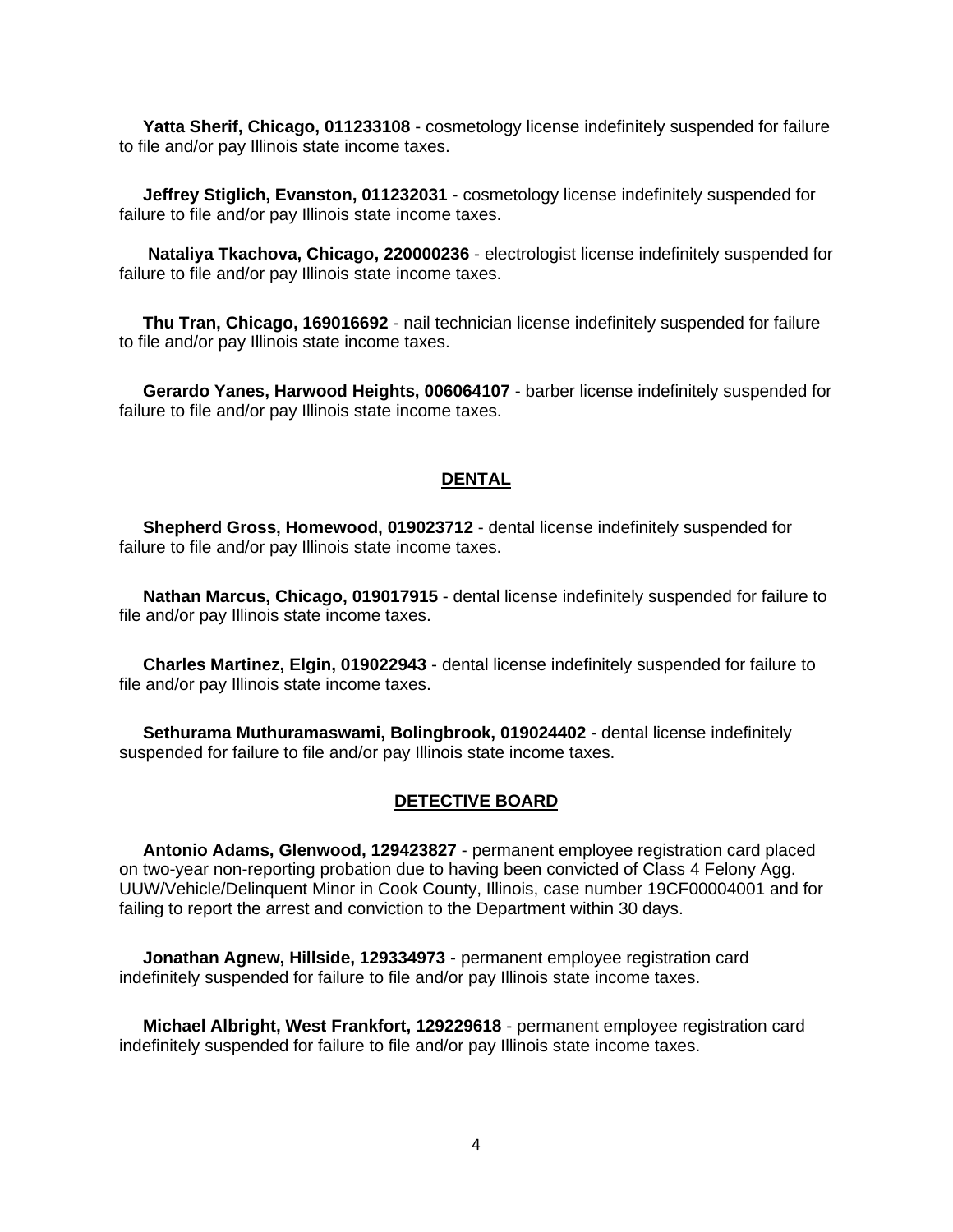**Keith Alexander, Chicago, 129405034** - permanent employee registration card indefinitely suspended due to a criminal conviction of Class 3 Felony Theft/Control/Firearm/2nd in Cook County, Illinois, case number 19CF06029401, and for failing to report said arrest and conviction.

 **James Almond, Maywood, 129360612** - permanent employee registration card indefinitely suspended for failure to file and/or pay Illinois state income taxes.

 **Bertram Baker, Chicago, 129395036** - permanent employee registration card indefinitely suspended due to a criminal conviction of Class 2 Felony Aggravated UUW/Vehicle/Loaded/No FCCA in Cook County, Illinois, case number 20CR0779201, and for failing to report said arrest and conviction.

 **Dontrae Baker, Joliet, 129410556** - permanent employee registration card indefinitely suspended for failure to file and/or pay Illinois state income taxes.

 **Gary Benson, Chicago, 129052591** - permanent employee registration card indefinitely suspended for failure to file and/or pay Illinois state income taxes.

 **Rueben Blackwell, Harvey, 129390376** – permanent employee registration card indefinitely suspended for failure to file and/or pay Illinois state income taxes.

 **Juba Bonner, Chicago, 129054071** – permanent employee registration card indefinitely suspended for failure to file and/or pay Illinois state income taxes.

 **Gregory Brewer, Chicago, 129273900** – permanent employee registration card indefinitely suspended for failure to file and/or pay Illinois state income taxes.

 **Delvon Brown, Chicago, 129441994** – permanent employee registration card indefinitely suspended due to a criminal conviction of Class A Misdemeanor Aggravated Assault/Transit Employee in Cook County, Illinois, case number 19122861601, and for failing to report said arrest and conviction.

 **Jaimee Chandler, Chicago, 129409905** – permanent employee registration card is placed in refuse to renew status due to having been convicted of one count Class 1 Felony DUI Alcohol/Drugs and one Count Class 1 Felony Failure to Report Accident/Death in Cook County, Illinois, case number 20CF00564001 and for failing to report the arrest and conviction to the Department within 30 days.

 **Leslie Cockfield, Peoria, 129420592** – permanent employee registration card indefinitely suspended due to a criminal conviction of Class 4 Felony Reckless Discharge/Firearm Endanger in Peoria County, Illinois, case number 20CF00000293, and for failing to report said arrest and conviction.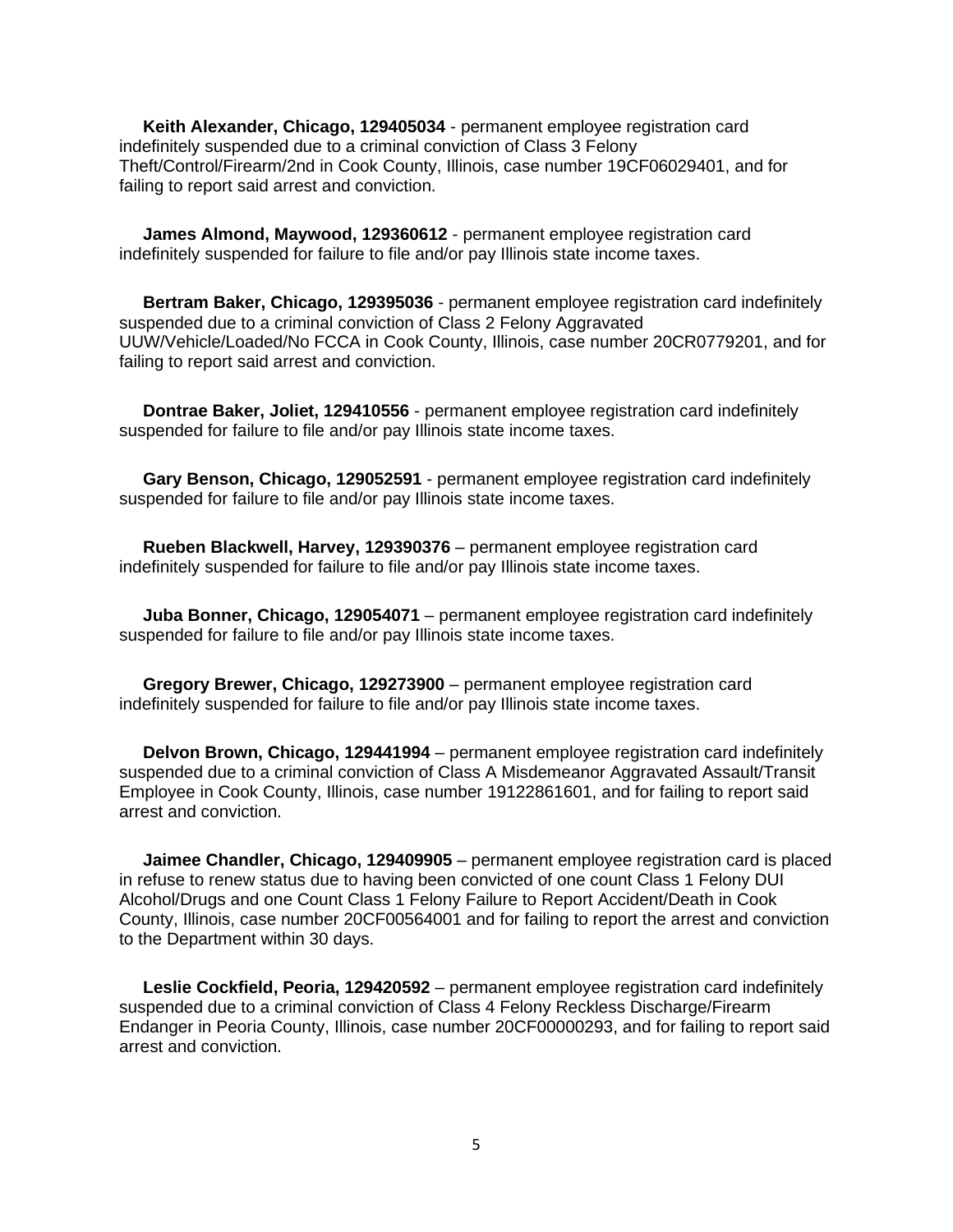**Edris Collier, University Park, 129420493** – permanent employee registration card indefinitely suspended due to a criminal conviction of Class 4 Felony Possession of Controlled Substance in Cook County, Illinois, case number 20CF00170901, and for failing to report said arrest and conviction.

 **Lakesha Collins, Chicago, 129414041** – permanent employee registration card indefinitely suspended due to a criminal conviction of Class A Misdemeanor Reckless Conduct/Bodily Harm in Cook County, Illinois, case number 20CF00422801, and for failing to report said arrest and conviction.

 **David Correa, Joliet, 129409906** – permanent employee registration card indefinitely suspended for failure to file and/or pay Illinois state income taxes.

 **Milagro Cortez, Champaign, 129438296** – permanent employee registration card indefinitely suspended due to a criminal conviction of Class A Misdemeanor Criminal Damage to Property

 **David Coursey, Hinckley, 129407183** – permanent employee registration card indefinitely suspended due to a criminal conviction of Class A Misdemeanor Retail Theft/Disp. Merchant/\$300 in DeKalb County, Illinois, case number 20CM0001055, and for failing to report said arrest and conviction.

 **Shaneaka Crockett, Chicago, 129428073** – permanent employee registration card indefinitely suspended due to a criminal conviction of Class 4 Felony Aggravated UUW/Vehicle/Loaded/No FCCA in Cook County, Illinois, case number 19CF00589601, and for failing to report said arrest and conviction.

 **Jarryd Dean, Fairview Heights, 129444454** – permanent employee registration card license indefinitely suspended for failure to file and/or pay Illinois state income taxes.

 **Tina Dzienisiewicz, Riverdale, 129417943** – permanent employee registration card indefinitely suspended for failure to file and/or pay Illinois state income taxes.

 **Syillette Edwards, Chicago, 129426459** - permanent employee registration card indefinitely suspended for failure to file and/or pay Illinois state income taxes.

 **Toneil Edwards, Chicago, 129235644** - permanent employee registration card indefinitely suspended for failure to file and/or pay Illinois state income taxes.

 **Rakee Ervin, Chicago, 129425367** - permanent employee registration card indefinitely suspended for failure to file and/or pay Illinois state income taxes.

 **Julian Ford, Chicago, 129446154** - permanent employee registration card indefinitely suspended for failure to file and/or pay Illinois state income taxes.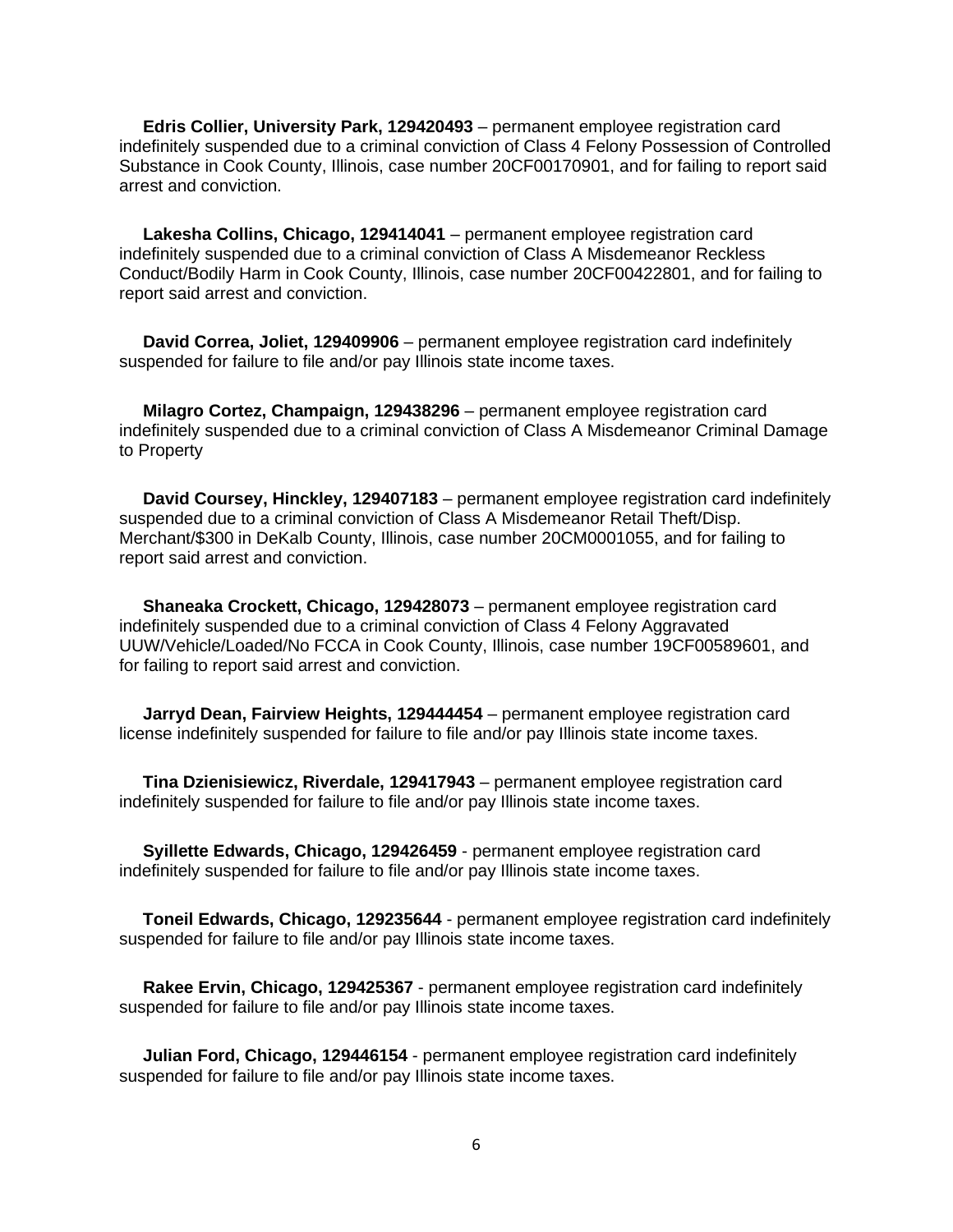**Harvey Ford, Chicago, 129421248** - permanent employee registration card indefinitely suspended for failure to file and/or pay Illinois state income taxes.

 **Terrence Frazier, Sauk Village, 129145736** - permanent employee registration card indefinitely suspended for failure to file and/or pay Illinois state income taxes.

 **James Fulton, Crystal Lake, 129353643** - permanent employee registration card indefinitely suspended due to a criminal conviction of Class 4 Felony Possession of a controlled substance in McHenry County, Illinois, case number 18CF983, and for failing to report said arrest and conviction.

 **Craig Garner, Matteson, 129435824** - permanent employee registration card indefinitely suspended for failure to file and/or pay Illinois state income taxes.

 **Joshua Guerrero, Carbon Cliff, 129443951** - permanent employee registration card indefinitely suspended for failure to file and/or pay Illinois state income taxes.

 **Anthony Hall, Chicago, 129224747** - permanent employee registration card indefinitely suspended for failure to file and/or pay Illinois state income taxes.

 **James Hall, Steger, 129421967** - permanent employee registration card indefinitely suspended for failure to file and/or pay Illinois state income taxes.

 **Carlos Harper, Chicago, 129436629** - permanent employee registration card indefinitely suspended for failure to file and/or pay Illinois state income taxes.

 **Garry Harris, Chicago, 129270016** - permanent employee registration card indefinitely suspended for failure to file and/or pay Illinois state income taxes.

 **Raynard Hawkins, Chicago, 129403057** - permanent employee registration card indefinitely suspended due to a criminal conviction of Class 4 Felony Aggravated UUW/Vehicle/Loaded/No FCCA in Cook County, Illinois, case number 19CF00589601, and for failing to report said arrest and conviction.

 **Michael Haywood, Chicago, 129422523** - permanent employee registration card indefinitely suspended due to a criminal conviction of Class 2 Felony Aggravated Criminal Sexual Abuse in Cook County, Illinois, case number 19CF00344001, and for failing to report said arrest and conviction.

 **Lamar Herron, Chicago, 129362191** - permanent employee registration card indefinitely suspended for failure to file and/or pay Illinois state income taxes.

 **Samuel Hill, Chicago, 129171264** - permanent employee registration card indefinitely suspended for failure to file and/or pay Illinois state income taxes.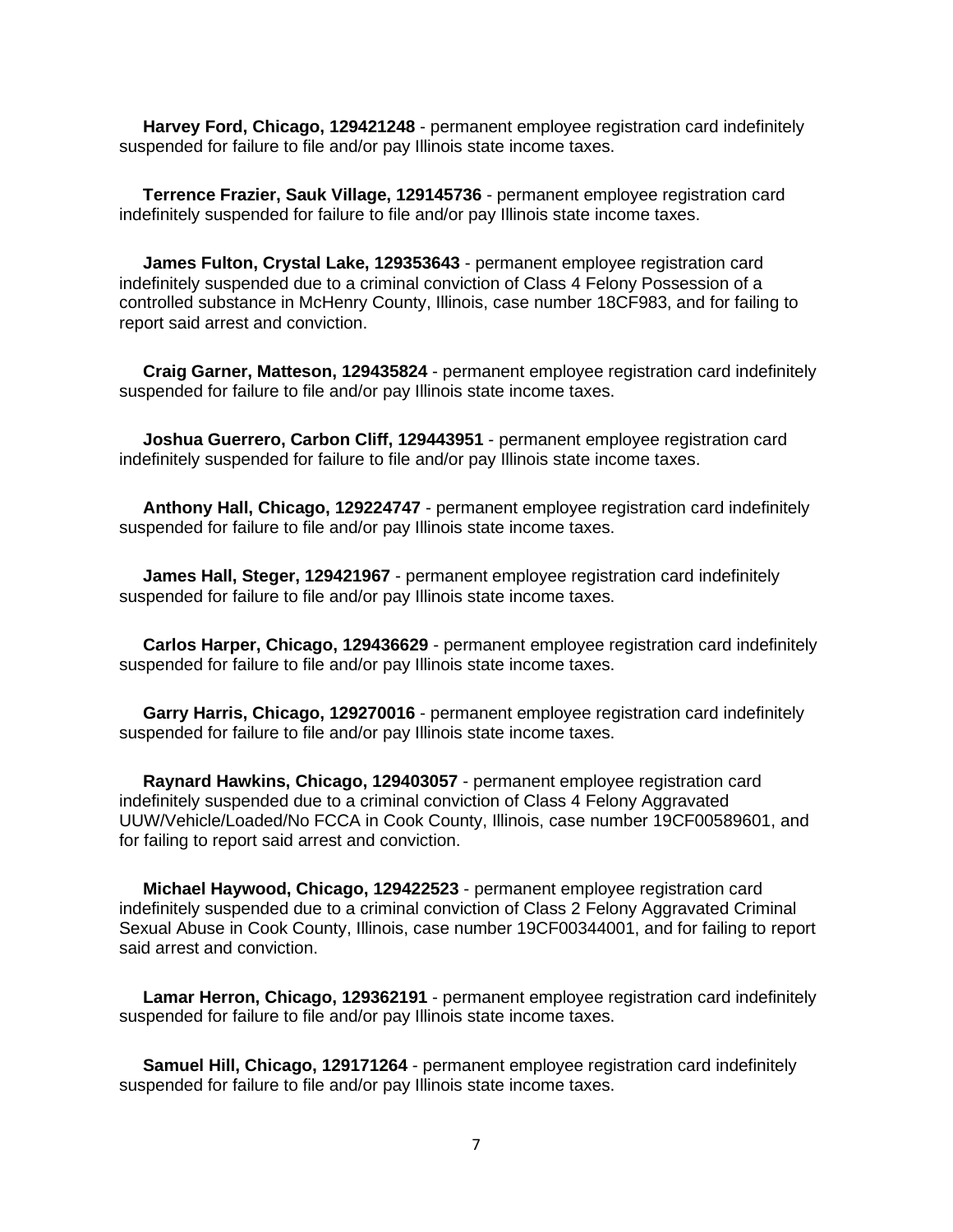**Isis Hilldunn, Chicago, 129435905** - permanent employee registration card indefinitely suspended for failure to file and/or pay Illinois state income taxes.

 **Jermaine Hollis, Chicago, 1294344067** - permanent employee registration card indefinitely suspended due to a criminal conviction of Class 4 Felony Aggravated UUW/Vehicle/Loaded/No FCCA in Cook County, Illinois case number 20CF00604101, and for failing to report said arrest and conviction.

 **Nikia Horton, Chicago, 129434907** - permanent employee registration card indefinitely suspended for failure to file and/or pay Illinois state income taxes.

 **Marquita Hoskins, Chicago, 129294856** - permanent employee registration card indefinitely suspended due to a criminal conviction of Class A Misdemeanor Aggravated Assault/Use Deadly Weapon in Cook County, Illinois and for failing to report said arrest and conviction.

 **Stanley Howard, Crete, 129306831** - permanent employee registration card indefinitely suspended for failure to file and/or pay Illinois state income taxes.

 **James Huckabee, Chicago, 11901120** - private security contractor license indefinitely suspended for failure to file and/or pay Illinois state income taxes.

 **Andre Jackson, Chicago, 129225547** - permanent employee registration card indefinitely suspended for failure to file and/or pay Illinois state income taxes.

 **Jordan Jackson, Zion, 129420192** - permanent employee registration card indefinitely suspended due to a criminal conviction of Class 4 Felony Attempt Reckless Conduct/Great Bodily Harm in Lake County, Illinois and for failing to report said arrest and conviction.

 **Raheem Jackson-Gilbert, Chicago, 129429386** - permanent employee registration card indefinitely suspended for failure to file and/or pay Illinois state income taxes.

 **Johnny Johnson, Lansing, 129311293** - permanent employee registration card indefinitely suspended for failure to file and/or pay Illinois state income taxes.

 **Kenneth Jones, Chicago, 129437199** - permanent employee registration card indefinitely suspended for failure to file and/or pay Illinois state income taxes.

 **Dylan Keep, Freeport, 129390792** - permanent employee registration card is placed in refuse to renew status due to having been convicted of Class 4 Felony Grooming in Stephenson County, Illinois, case number 20CF0000066 and for failing to report the arrest and conviction to the Department within 30 days.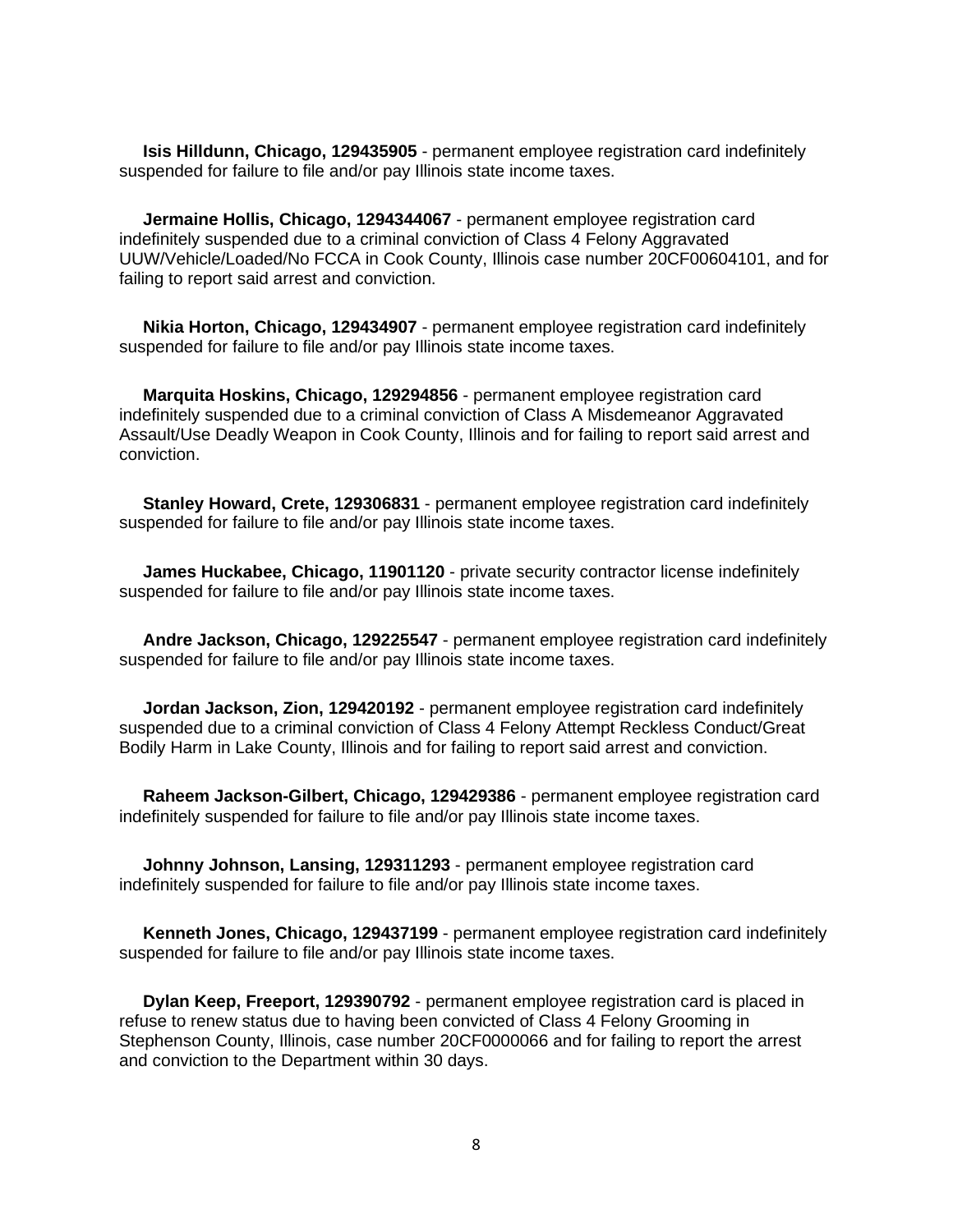**Leonard Kimble, Chicago, 129241900** - permanent employee registration card indefinitely suspended for failure to file and/or pay Illinois state income taxes.

 **Piotr Lekawski, River Grove, 129386258** - permanent employee registration card indefinitely suspended for failure to file and/or pay Illinois state income taxes.

 **Bianca Lemon, Chicago, 129399365** - permanent employee registration card indefinitely suspended for failure to file and/or pay Illinois state income taxes.

 **Larry Leonard, Chicago, 129379709** - permanent employee registration card indefinitely suspended for failure to file and/or pay Illinois state income taxes.

 **Terrence Levy, Chicago, 129397080** - permanent employee registration card indefinitely suspended due to a criminal conviction of Class A Misdemeanor Carry/Possess Firearm/1st in Cook County, Illinois and for failing to report said arrest and conviction.

 **Joseph Lewis, Waukegan, 129343055** - permanent employee registration card indefinitely suspended for failure to file and/or pay Illinois state income taxes.

 **Dajuan Luckett, Chicago, 129433876** - permanent employee registration card indefinitely suspended due to a criminal conviction of Class 1 Felony Aggravated Robbery/Indicate Firearm in Cook County, Illinois and for failing to report said arrest and conviction.

 **Maceo Marshall, Calumet City, 129156959** - permanent employee registration card indefinitely suspended for failure to file and/or pay Illinois state income taxes.

 **Jamiela Masupha, Chicago, 129439704** - permanent employee registration card indefinitely suspended for failure to file and/or pay Illinois state income taxes.

 **Adam Maynor, Chicago, 129048061** - permanent employee registration card indefinitely suspended for failure to file and/or pay Illinois state income taxes.

 **Angelo McClay, Harvey, 129433831** - permanent employee registration card indefinitely suspended for failure to file and/or pay Illinois state income taxes.

 **Alfred McLean, Chicago, 129413551** - permanent employee registration card indefinitely suspended for failure to file and/or pay Illinois state income taxes.

 **Debra Mickels-Howard, Crete, 129321446** - permanent employee registration card indefinitely suspended for failure to file and/or pay Illinois state income taxes.

 **Carlos Moore, Chicago, 129426588** - permanent employee registration card indefinitely suspended due to a criminal conviction of Class 2 Felony Aggravated Domestic Battery/Strangle in Cook County, Illinois and for failing to report said arrest and conviction.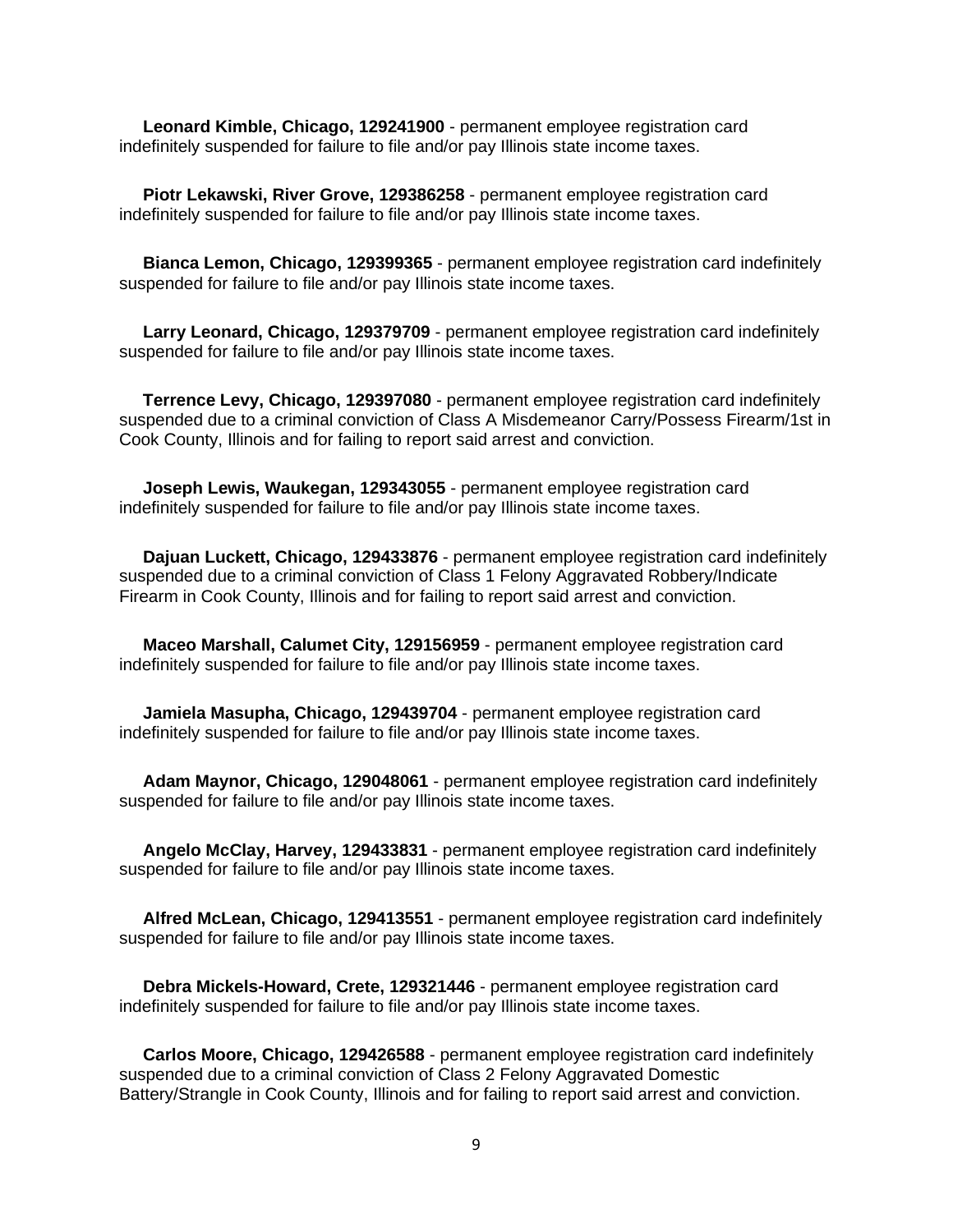**Chad Morris, Muscatine, IA, 129431754** - permanent employee registration card indefinitely suspended for failure to file and/or pay Illinois state income taxes.

 **Eric Ottwell, Brighton, 129428477** - permanent employee registration card indefinitely suspended due to a criminal conviction of Class A Misdemeanor Resist/PC Officer/Cor in Jersey County, Illinois and for failing to report said arrest and conviction.

 **Tatiyana Owens, Willowbrook, 129432318** - permanent employee registration card indefinitely suspended due to a criminal conviction of Class 3 Felony Retail Theft in Cook County, Illinois and for failing to report said arrest and conviction.

 **David Pingaj, Schaumburg, 129438960** - permanent employee registration card indefinitely suspended for failure to file and/or pay Illinois state income taxes.

 **Jesus Ramirez-Arriaga, Chicago, 129427011** - permanent employee registration card indefinitely suspended for failure to file and/or pay Illinois state income taxes.

 **Kevin Ramsey, Harvey, 129028537** - permanent employee registration card indefinitely suspended for failure to file and/or pay Illinois state income taxes.

 **Armaund Ray, Chicago, 129393623** - permanent employee registration card indefinitely suspended for failure to file and/or pay Illinois state income taxes.

 **Chris Ricciardi, Lombard, 129321567** - permanent employee registration card is placed in refuse to renew status due to being convicted of Class 2 Felony Aggravated Criminal Sexual Abuse.

 **Marquisha Richardson, Chicago, 129414673** - permanent employee registration card indefinitely suspended for failure to file and/or pay Illinois state income taxes.

 **Yvetta Ricks, Chicago, 129437357** - permanent employee registration card indefinitely suspended for failure to file and/or pay Illinois state income taxes.

 **Tremaine Roberts, Chicago, 129435177** - permanent employee registration card indefinitely suspended due to a criminal conviction of Class A Misdemeanor Resist/PC Officer/Cor. Emp/Frftr in Cook County, Illinois and for failing to report said arrest and conviction.

 **Tyrone Robinson, Robbins, 129417400** - permanent employee registration card indefinitely suspended for failure to file and/or pay Illinois state income taxes.

 **Crystal Rogers, Chicago, 129403283** - permanent employee registration card indefinitely suspended for failure to file and/or pay Illinois state income taxes.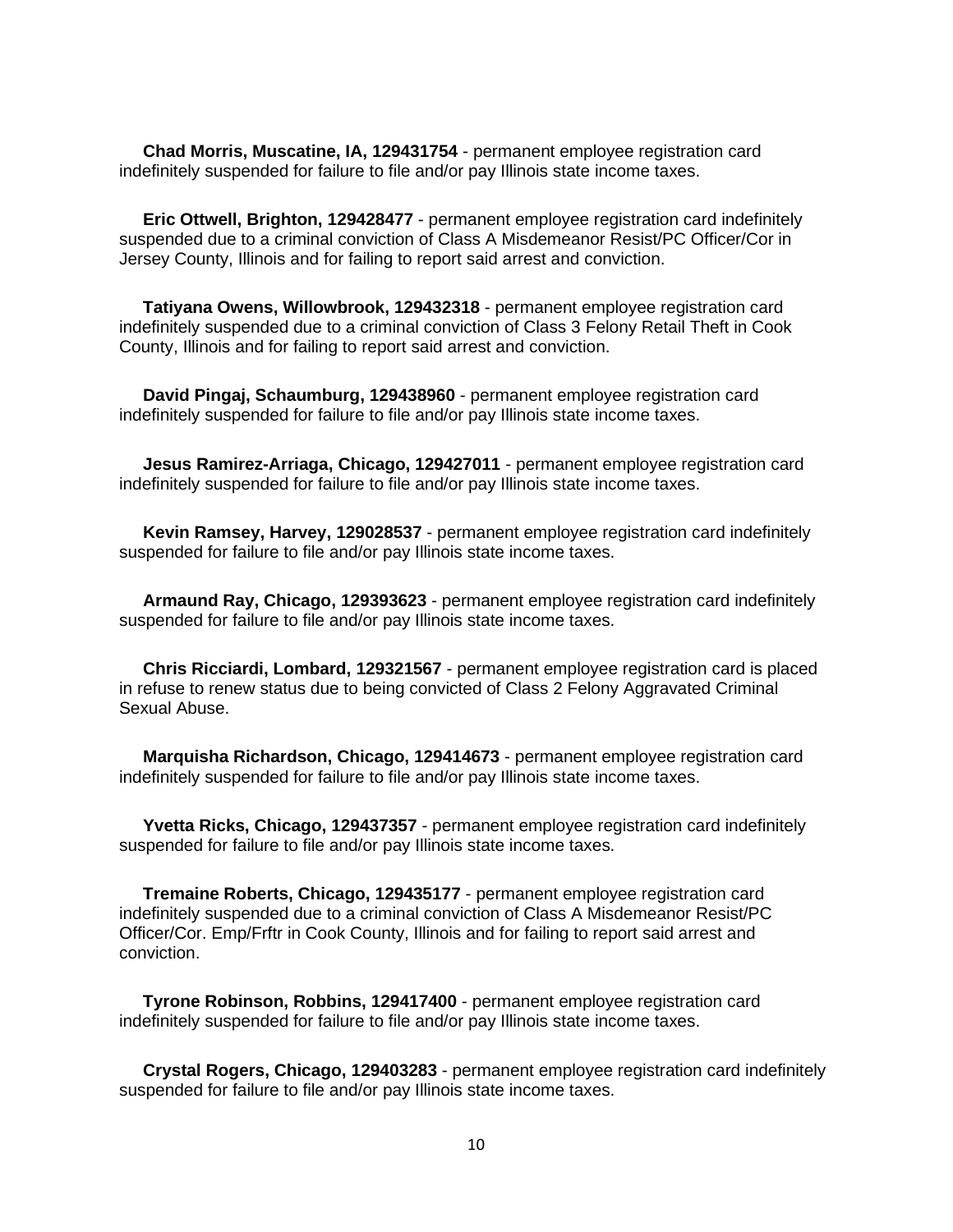**Gabriela Rosales, Northlake, 129434330** - permanent employee registration card indefinitely suspended due to a criminal conviction of Class A Misdemeanor Resist/PC Officer/Cor. Emp/Frftr in Cook County, Illinois and for failing to report said arrest and conviction.

 **Leland Royster, Chicago, 129242112** - permanent employee registration card is placed in refuse to renew status due to: (1) failure to report to DPR a Class "A" Criminal Misdemeanor Unlawful Use of a Weapon arrest occurring on June 04/2017; (2) on or about March 3, 2019, misrepresenting employment information to US Marshall law enforcement officials that respondent worked as a Section Chief for the Junior Task Force for the US Marshall Office for five years, when in fact respondent had been employed as a security guard for the McDonald's restaurant located in Chicago, Illinois; (3) worked as a security guard on or about March 3, 2019 on an expired PERC license.

 **Kevin Scott, Aurora, 129412625** - permanent employee registration card indefinitely suspended for failure to file and/or pay Illinois state income taxes.

 **Joseph Shaw, Chicago, 129437276** - permanent employee registration card indefinitely suspended for failure to file and/or pay Illinois state income taxes.

 **Margaret Siame, Chicago, 129433681** - permanent employee registration card indefinitely suspended for failure to file and/or pay Illinois state income taxes.

 **Andrea Sinclair, Chicago, 129383936** - permanent employee registration card indefinitely suspended for failure to file and/or pay Illinois state income taxes.

 **Napoleon Small, Chicago, 129423786** - permanent employee registration card indefinitely suspended due to a criminal conviction of Class A Misdemeanor Possess Firearm/Invalid FOID in Cook County, Illinois and for failing to report said arrest and conviction.

 **Michael Smith, Chicago, 129225896** - permanent employee registration card indefinitely suspended for failure to file and/or pay Illinois state income taxes.

 **Diane Smith, Centreville, 129422352** - permanent employee registration card indefinitely suspended for failure to file and/or pay Illinois state income taxes.

 **Victoria Smith, Chicago, 1293243261** - permanent employee registration card indefinitely suspended for failure to file and/or pay Illinois state income taxes.

 **Wardell Spires, Chicago, 129427033** - permanent employee registration card indefinitely suspended for failure to file and/or pay Illinois state income taxes.

 **Ketondrea Stamps, Chicago, 129428012** - permanent employee registration card license indefinitely suspended for failure to file and/or pay Illinois state income taxes.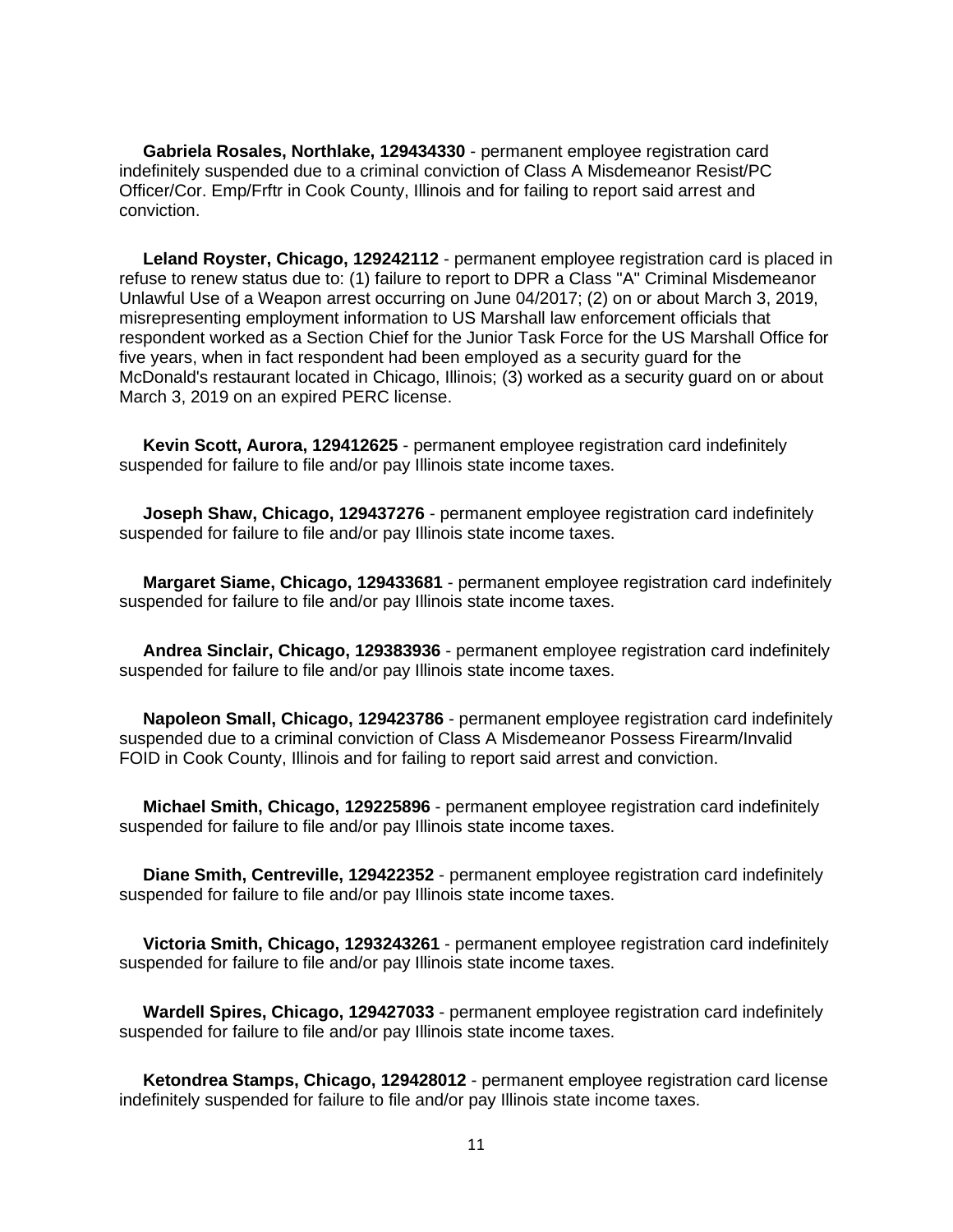**Myles Swets, Lansing, 129420769** - permanent employee registration card indefinitely suspended due to a criminal conviction of Class 4 Felony Possession of a Controlled Substance in Cook County, Illinois and for failing to report said arrest and conviction.

 **Darmell Talison, Chicago, 129386728** - permanent employee registration card indefinitely suspended for failure to file and/or pay Illinois state income taxes.

 **Edna Tate, Chicago, 129315220** - permanent employee registration card indefinitely suspended for failure to file and/or pay Illinois state income taxes.

 **Lamont Thompson, Chicago, 129115744** - permanent employee registration card indefinitely suspended for failure to file and/or pay Illinois state income taxes.

 **Daniel Tieman, Peru, 129309625** - permanent employee registration card indefinitely suspended due to a criminal conviction of Class A Misdemeanor Retail Theft in LaSalle County, Illinois and for failing to report said arrest and conviction.

 **Octavia Toney, Chicago, 129441702** - permanent employee registration card indefinitely suspended for failure to file and/or pay Illinois state income taxes.

 **Lisette Turner, Chicago, 129327879** - permanent employee registration card is placed on probation for one year due to having been convicted of Class A Misdemeanor Battery/Bodily Harm in Cook County, Illinois, case number 20CM8764802 and for failing to report the arrest and conviction to the Department within 30 days.

 **James Vedder, Oak Lawn, 129347688** - permanent employee registration card indefinitely suspended for failure to file and/or pay Illinois state income taxes.

 **Jeramie Villegas, Melrose Park, 129410516** - permanent employee registration card is placed in refuse to renew status due to being convicted of Class 4 Felony Aggravated Unlawful Use of a Weapon/Vehicle in Kendall County, Illinois, case number 18CF00000283 and for failing to report the arrest and conviction to the Department within 30 days.

 **Marquis Waldroup, Chicago, 129405726** - permanent employee registration card indefinitely suspended due to a criminal conviction of Class A Misdemeanor Carry/Possess Firearm/1st in Cook County, Illinois and for failing to report said arrest and conviction.

 **Alvando Waters, Dolton, 129242401** - permanent employee registration card indefinitely suspended for failure to file and/or pay Illinois state income taxes.

 **Christopher Watson, Mount Vernon, 129439672** - permanent employee registration card indefinitely suspended for failure to file and/or pay Illinois state income taxes.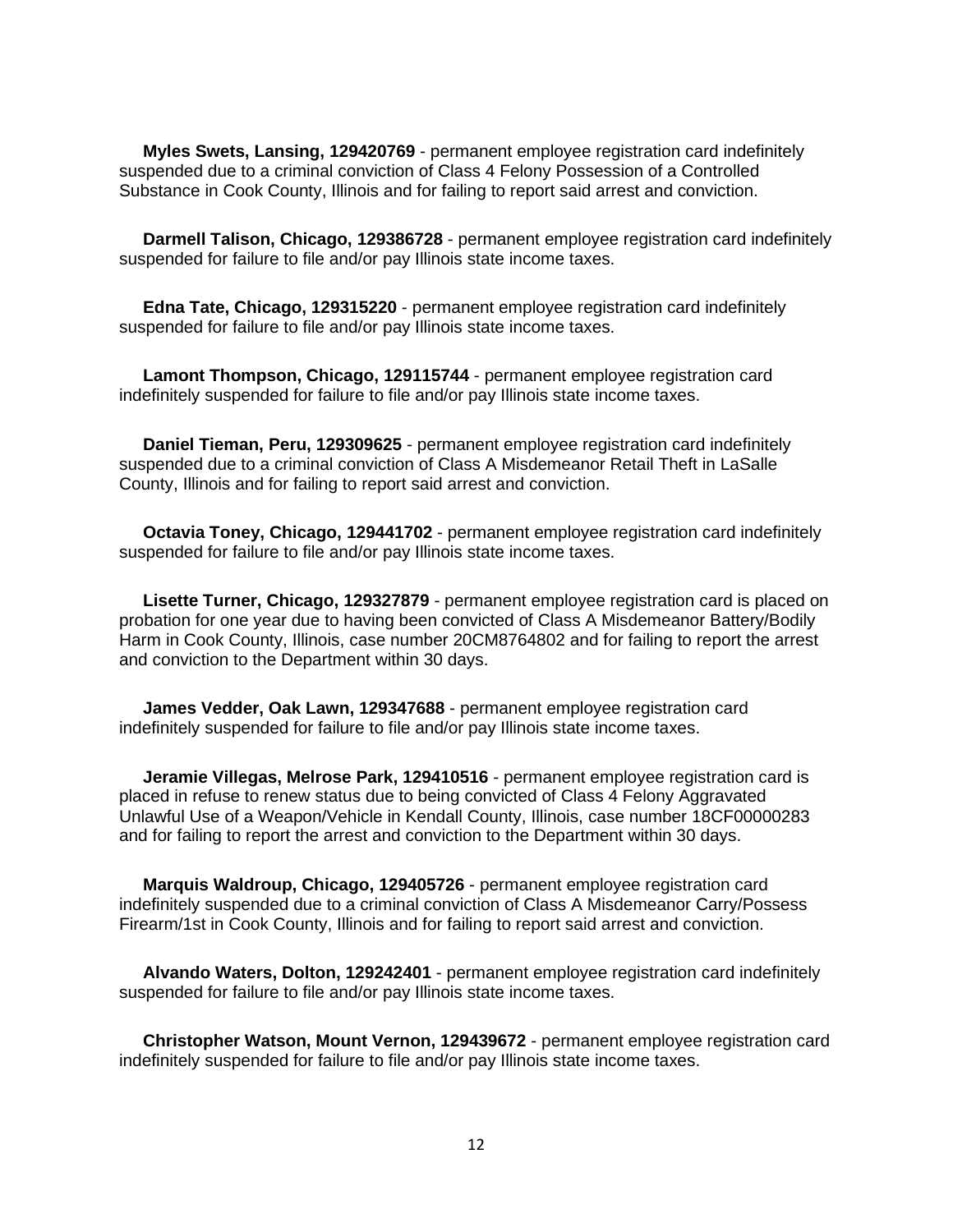**Monica White, Chicago, 129362659** - permanent employee registration card indefinitely suspended for failure to file and/or pay Illinois state income taxes.

 **Hakeem Williams, East St. Louis, 129441407** - permanent employee registration card indefinitely suspended for failure to file and/or pay Illinois state income taxes.

 **Nathanial Williams, Chicago, 129441642** - permanent employee registration card indefinitely suspended for failure to file and/or pay Illinois state income taxes.

 **Ranesha Williams, Chicago, 129441322** - permanent employee registration card indefinitely suspended for failure to file and/or pay Illinois state income taxes.

 **Justin Williams, Chicago, 129422623** - permanent employee registration card indefinitely suspended due to a criminal conviction of Class 4 Felony Aggravated Unlawful Use of a Weapon/Vehicle/No FOID in Cook County, Illinois and for failing to report said arrest and conviction.

 **Hense Witherspoon, Chicago, 129441641** - permanent employee registration card indefinitely suspended for failure to file and/or pay Illinois state income taxes.

#### **IL ROOFING CONTRACTOR**

 **Daniel Gallagher, Peotone, 105008447** - acceptance of roofing qualifying party designation is indefinitely suspended but stayed; followed by being placed on probation for two years based on a violation of the Illinois Roofing Industry Licensing Act.

 **Scott Heaton, Joliet, 104017996** - roofing contractor license indefinitely suspended for failure to file and/or pay Illinois state income taxes.

#### **MASSAGE THERAPIST**

 **Jonathan Wilson, Chicago, 227016225** - massage therapist license suspended for failure to file and/or pay Illinois state income taxes.

#### **MEDICAL**

 **Eugene Oh, Scottsdale, AZ, 036111081** - physician and surgeon license reprimanded and fined \$500 due to an adverse action taken by the State of Wyoming in April 2020 and failing to disclose disciplinary actions taken by other states on multiple renewal applications.

 **Mufatau Akinbile, Oak Brook, 036105295** - physician and surgeon license indefinitely suspended for failure to file and/or pay Illinois state income taxes.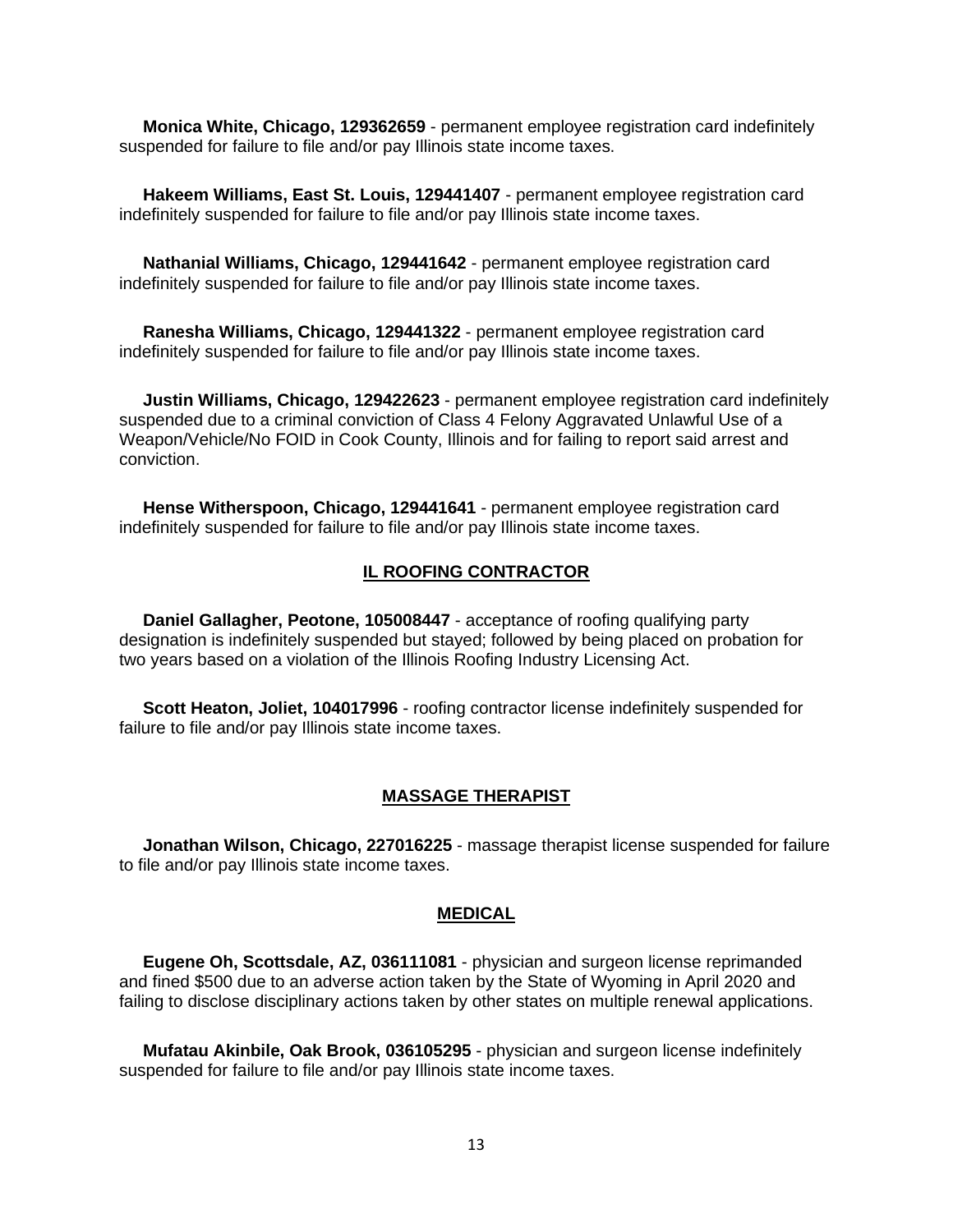**Nora Bellosa, Hoffman Estates, 036053389** - physician and surgeon license indefinitely suspended for failure to file and/or pay Illinois state income taxes.

 **Lela Demeter, Palos Heights, 036098873** - physician and surgeon license indefinitely suspended for failure to file and/or pay Illinois state income taxes.

 **Morton Hyson, Las Vegas, NV, 036140093** - physician and surgeon license reprimanded, must take and pass all five topic areas of Ethics and Boundaries Essay Examination and fined \$2,500 due to an adverse action taken by the State of Nevada in November 2020.

 **Leo Jacobs, Barrington, 036040904** - physician and surgeon license indefinitely suspended for failure to file and/or pay Illinois state income taxes.

 **Robert Kellermann, Lake Zurich, 038010730** - chiropractor license indefinitely suspended for failure to file and/or pay Illinois state income taxes.

 **David Marcowitz, Rushville, 036082773** - physician and surgeon license and controlled substance license automatically and indefinitely suspended for minimum of 12 months for violation of the January 2014 Consent Order.

 **William Mollohan, Aurora, 036074038** - physician and surgeon license indefinitely suspended for a minimum of 12 months retroactive to June 21, 2021 Director's Order.

 **Chinomso Mordi, Las Vegas, NV, 036133512** - physician and surgeon license indefinitely suspended for failure to file and/or pay Illinois state income taxes.

 **Syed Najeeb, Chicago, 036111469** - physician and surgeon license placed on indefinite probation with conditions for a minimum of 12 months after the Illinois Department of Healthcare and Family Services' peer utilization review identified areas of concern related to proper assessment and documentation of the patients.

 **Daniel Park, Bloomfield Hills, MI, 036131466** - physician and surgeon license reprimanded and fined \$500 due to an adverse action taken by the State of Michigan in September 2020.

 **Christopher Parker, Chicago, 125.079151** - temporary medical permit issued on indefinite probation for a minimum of three years due to an adverse action taken by the Department of the Navy.

 **Harold Richart, Crest Hill, 038005415** - chiropractor license indefinitely suspended for failure to file and/or pay Illinois state income taxes.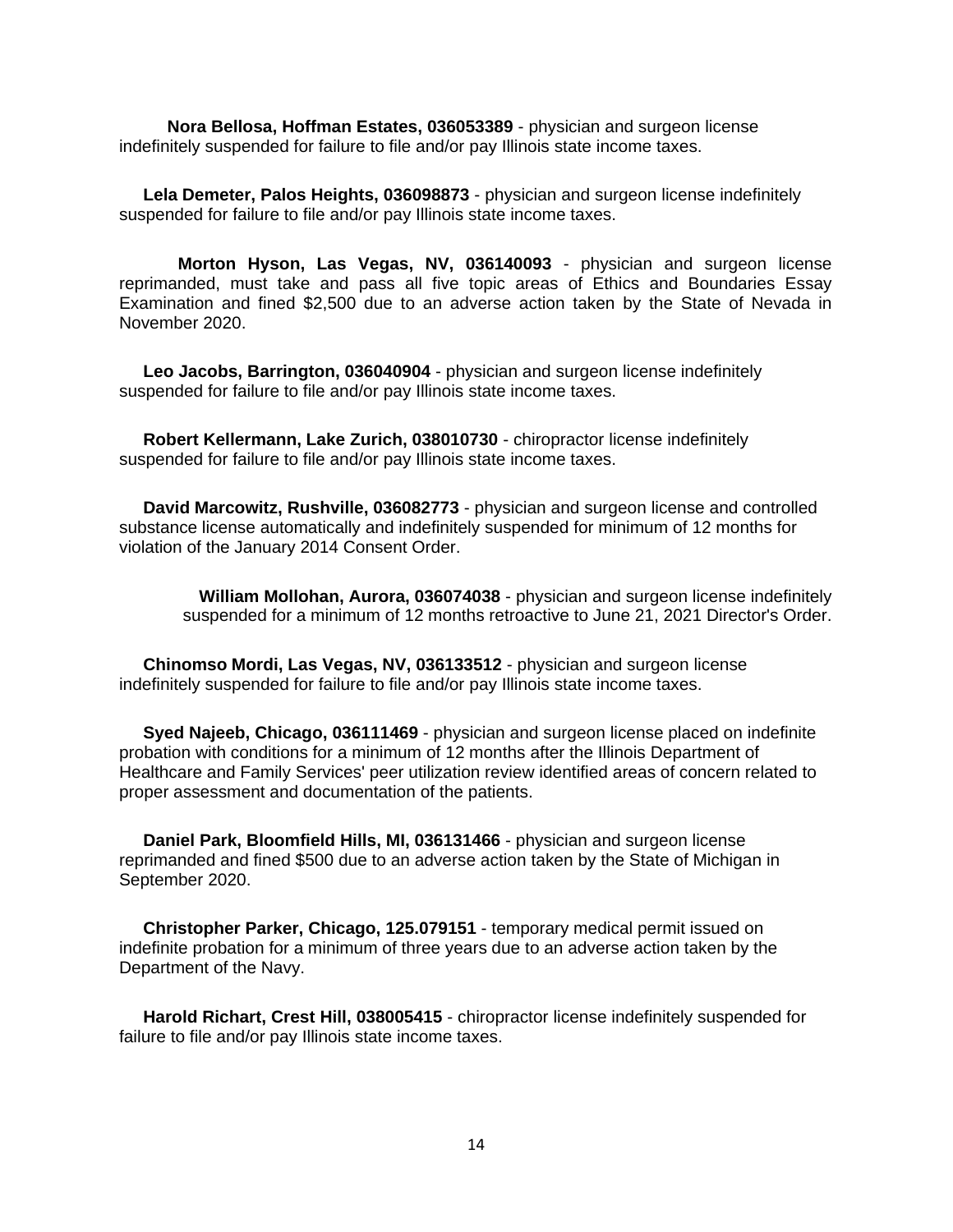**David Shafer, Boulder, CO, 036158294** - physician and surgeon license issued with reprimand due to an adverse action taken by the State of Colorado in August 2019.

 **Bhanoo Sharma, Hazel Crest, 036117663** - physician and surgeon license indefinitely suspended for a minimum of 18 months based on a sister-state discipline in the state of Oregon.

 **Douglas Smego, Cottonwood Heights, UT, 036119769** - physician and surgeon license reprimanded and respondent shall not engage in any form of inpatient/outpatient surgery in the future due to clinical privileges being suspended at Stroger Hospital in November 2016 and resigning while the appeal was pending.

 **Eric Speh, Alton, 038009456** - chiropractor license indefinitely suspended for failure to file and/or pay Illinois state income taxes.

 **David Tam, Gurnee, 038009007** - chiropractor license indefinitely suspended for failure to file and/or pay Illinois state income taxes.

 **Haruhiro Uematsu, Miami, FL, 03613384** - physician and surgeon license indefinitely suspended for failure to file and/or pay Illinois state income taxes.

 **Carrie Wilson, Chicago, 036055269** - physician and surgeon license indefinitely suspended for failure to respond to request for information regarding improper care of a patient.

 **Lester Wright, Chicago, 036070716** - physician and surgeon license indefinitely suspended for failure to file and/or pay Illinois state income taxes.

#### **NURSING**

 **Rukeah Bailey, Plano, TX, 041341993** - registered professional nurse license indefinitely suspended for failure to file and/or pay Illinois state income taxes.

 **Mary Berry, Chicago, 041339367** - registered professional nurse license indefinitely suspended for failure to file and/or pay Illinois state income taxes.

 **Maribel Cabrera, Hoffman Estates, 041292926** - registered professional nurse license indefinitely suspended for a healthcare fraud conviction in violation of 20 ILCS 2105/2105- 170.

 **Lindsay Callahan, South Beloit, 041386143** - registered professional nurse license indefinitely suspended for failure to file and/or pay Illinois state income taxes.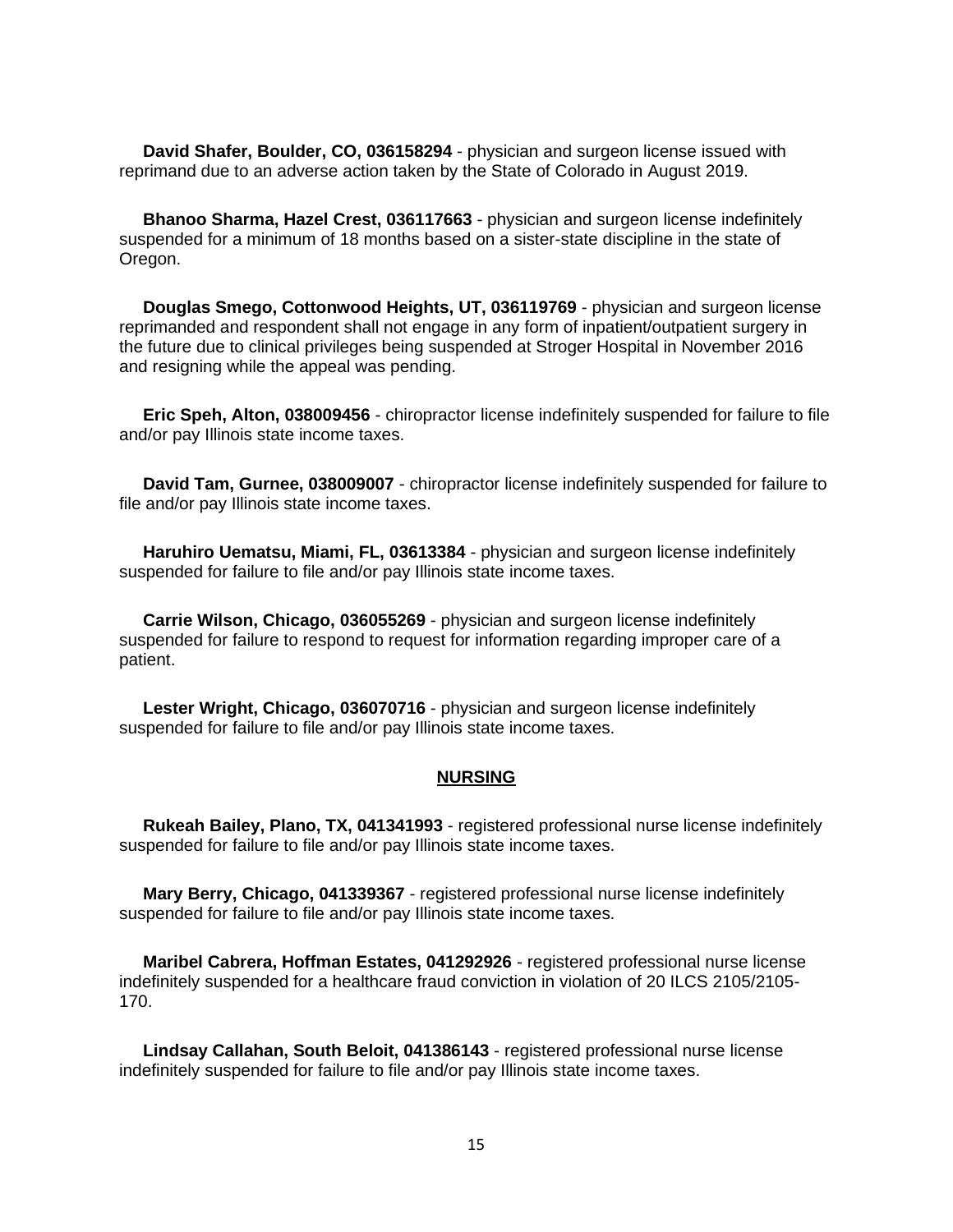**Elizabeth Chamberlain, Phoenix, AZ, 041501547** - registered professional nurse license reprimanded due to respondent's Arizona sister-state discipline for unprofessional conduct.

 **Janice Clardy, Oak Lawn, 041283052** - registered professional nurse license indefinitely suspended for failure to file and/or pay Illinois state income taxes.

 **Julie Coleman, Chicago, 041328391** - registered professional nurse license indefinitely suspended for failure to file and/or pay Illinois state income taxes.

 **Edna Crawford, Chicago, 041319265** - registered professional nurse license indefinitely suspended for failure to file and/or pay Illinois state income taxes.

 **Vivian Daggs, Chicago, 043039531** - practical nurse license indefinitely suspended for failure to file and/or pay Illinois state income taxes.

 **Susan Echevarria, Oak Forest, 043086519** - practical nurse license indefinitely suspended for failure to file and/or pay Illinois state income taxes.

 **Keith Fellers, Lincoln, 041258370** - registered professional nurse license indefinitely suspended for failure to file and/or pay Illinois state income taxes.

 **Angela Gamble, East Moline, 043090335** - practical nurse license indefinitely suspended for failure to file and/or pay Illinois state income taxes.

 **Kimberly Goolsby, Chicago, 041420113** - registered professional nurse license indefinitely suspended for failure to file and/or pay Illinois state income taxes.

 **Iliana Guzman, Elgin, 043124865** - practical nurse license indefinitely suspended for failure to file and/or pay Illinois state income taxes.

 **Rebecca Hancock, Morton Grove, 041148975** - registered professional nurse license indefinitely suspended for failure to file and/or pay Illinois state income taxes.

 **Kimberly Hansen, Rock Island, 043101294** - practical nurse license placed on indefinite probation for a minimum of three years for diversion of a controlled substance.

 **Dina Haywood, Calumet City, 041284919** - registered professional nurse license indefinitely suspended for failure to file and/or pay Illinois state income taxes.

 **Arthurine Henry, West Chicago, 041159054** - registered professional nurse license indefinitely suspended for failure to file and/or pay Illinois state income taxes.

 **Christine Jacildo, Lake Villa, 041283937** - registered professional nurse license indefinitely suspended for failure to file and/or pay Illinois state income taxes.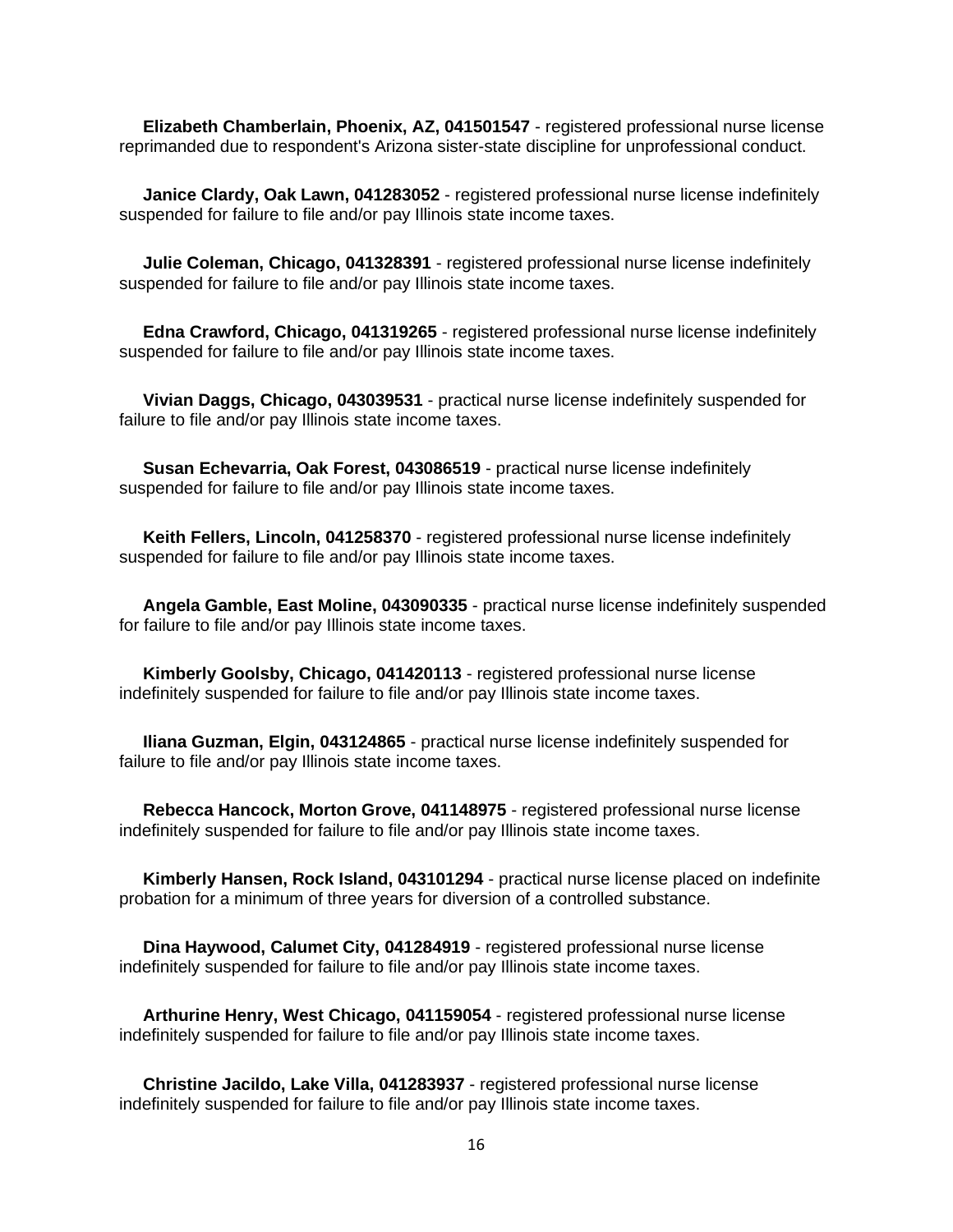**Brenda Kerley, Calumet City, 041307884** - registered professional nurse license indefinitely suspended for failure to file and/or pay Illinois state income taxes.

 **Sherry Kettelkamp, Dittmer, MO, 041373119** - registered professional nurse license indefinitely suspended for failure to file and/or pay Illinois state income taxes.

 **Rachel Mayfield, Hannibal, MO, 041516539** - registered professional nurse license issued with reprimand due to a sister-state discipline.

 **Jacob McCabe, Kankakee, 041354992** - registered professional nurse license indefinitely suspended for failure to file and/or pay Illinois state income taxes.

 **Kourtnee Owens, Chatham, 043125432** - practical nurse license reprimanded for a felony conviction for criminal trespass to a residence and failure to report denial of a license by another state.

 **Catherine Patterson, Oblong, 041397586** - registered professional nurse license indefinitely suspended due to diversion and failure to report adverse action.

 **Samantha Perkins, Gary, IN, 043108137** - practical nurse license indefinitely suspended for failure to file and/or pay Illinois state income taxes.

 **Tyree Petties, Chicago, 043116672** - practical nurse license indefinitely suspended for failure to file and/or pay Illinois state income taxes.

 **Marie Ann Philidor, Skokie, 041323097** - registered professional nurse license indefinitely suspended for failure to file and/or pay Illinois state income taxes.

 **Tonya Powers, Pasadena, CA, 041487479** - registered professional nurse license indefinitely suspended for failure to file and/or pay Illinois state income taxes.

 **Harold Richart, Crest Hill, 041201760** - registered professional nurse license indefinitely suspended for failure to file and/or pay Illinois state income taxes.

 **Kerri Ritter, Springfield, 041290820** - registered professional nurse license indefinitely suspended due to diversion and failure to report adverse action.

 **Casie Sadowski, Decatur, 043101247** - practical nurse license placed on indefinite probation for a minimum of six months due to a felony plea of guilty of possession of a controlled substance which is on first offender probation.

 **Angela Smith, Chicago, 043077166** - practical nurse license indefinitely suspended for failure to file and/or pay Illinois state income taxes.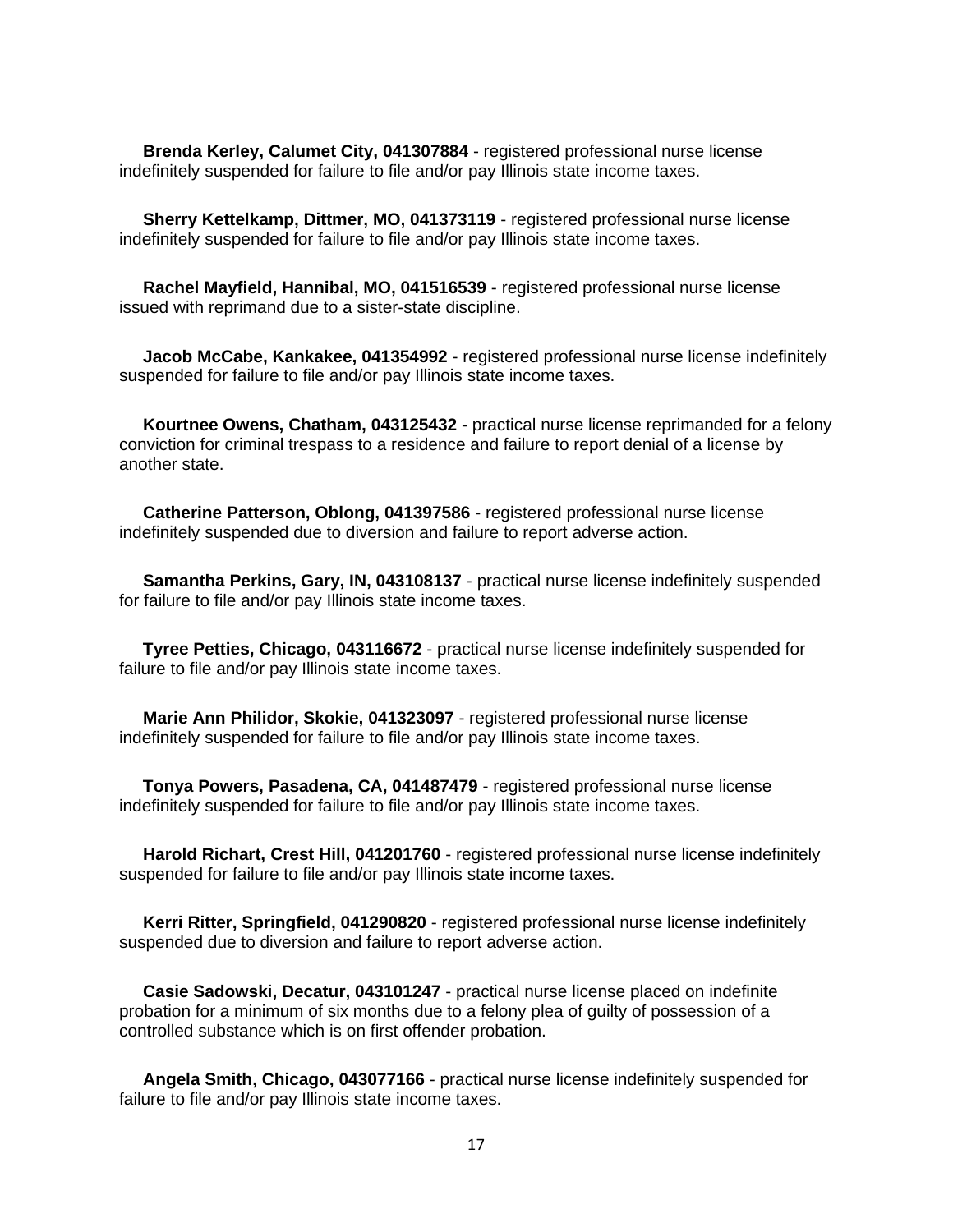**Melissa Smith, Champaign, 041313614** - registered professional nurse license and **209009022**, advanced practice nurse license restored from suspension and placed on probation for two years.

 **Christina Sohaski, Paris, 041367527** - registered professional nurse license indefinitely suspended for failure to file and/or pay Illinois state income taxes.

 **Latrice Steward, Davenport, IA, 043118725** - practical nurse license indefinitely suspended for failure to file and/or pay Illinois state income taxes.

 **Cynthia Walker, Naperville, 041354491** - registered professional nurse license indefinitely suspended for failure to file and/or pay Illinois state income taxes.

 **Christina White, West Frankfort, 041404286** - registered professional nurse license placed on indefinite probation for a minimum of one year due to respondent's unprofessional conduct and failure to report.

 **Priscilla Williams, Saint Johns, FL, 041350638** - registered professional nurse license indefinitely suspended for failure to file and/or pay Illinois state income taxes.

 **Arthur Wynn, Calumet Park, 043114860** - practical nurse license indefinitely suspended for failure to file and/or pay Illinois state income taxes.

#### **OCCUPATIONAL THERAPY**

 **Kim Johnson, Lansing, 057001876** - certified occupational therapy assistance license indefinitely suspended for failure to file and/or pay Illinois state income taxes.

 **Sir Washington, Orland Park, 056007539** - permanent employee registration card indefinitely suspended for failure to file and/or pay Illinois state income taxes.

#### **PHARMACY**

 **Tina Anderson, Collinsville, 049225856** - pharmacy technician license indefinitely suspended for failure to file and/or pay Illinois state income taxes.

 **Marshall Berry, Chicago, 051034409** - pharmacist license indefinitely suspended for failure to file and/or pay Illinois state income taxes.

 **Ivori Carpenter, Champaign, 049263391** - pharmacy technician license indefinitely suspended for failure to file and/or pay Illinois state income taxes.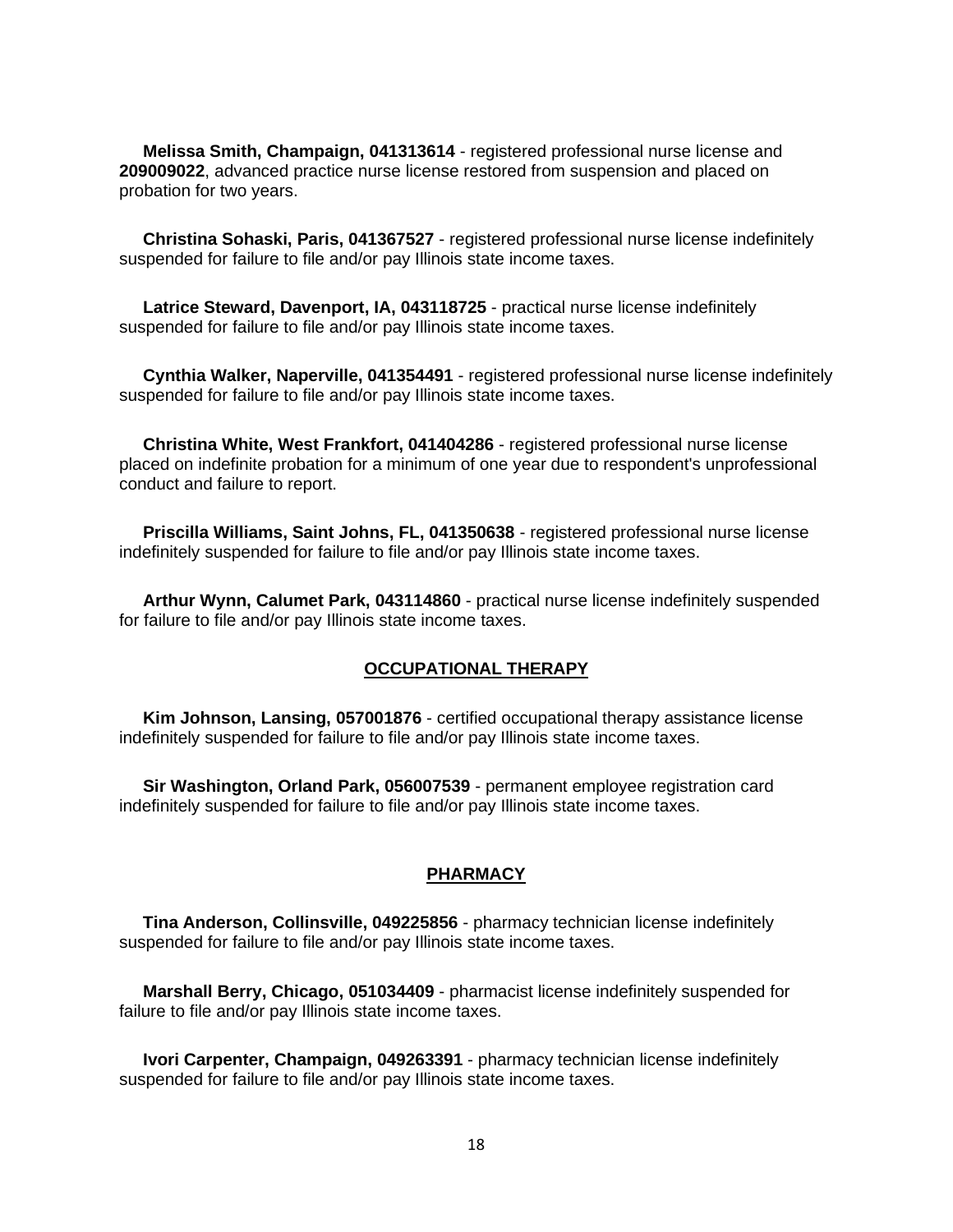**Briant George, Chicago, 049264066** - pharmacy technician license indefinitely suspended for failure to file and/or pay Illinois state income taxes.

 **Adair Gonzalez, Urbana, 049270353** - pharmacy technician license indefinitely suspended for failure to file and/or pay Illinois state income taxes.

 **Shakela Goss, Chicago, 049216157** - pharmacy technician license indefinitely suspended for failure to file and/or pay Illinois state income taxes.

 **Charlotte Hardy, Country Club Hills, 049264293** - pharmacy technician license indefinitely suspended for failure to file and/or pay Illinois state income taxes.

 **Frank Lyons, Chicago, 051029446** - pharmacist license indefinitely suspended for failure to file and/or pay Illinois state income taxes.

### **PROFESSIONAL COUNSELOR**

 **William Woods, Mount Prospect, 180005552** - clinical professional counselor license restored to probation for two years following the indefinite suspension of his license for a minimum of two years due to participating in the submission of false Medicare claims.

#### **PUBLIC ACCOUNTANT**

 **Darren Mims, Chicago, 065045336** - certified public accountant license indefinitely suspended for failure to file and/or pay Illinois state income taxes.

 **Alison Ulrich, Dripping Springs, TX, 065050894** - certified public accountant license indefinitely suspended for failure to file and/or pay Illinois state income taxes.

#### **RESPIRATORY CARE PRACTITIONER**

 **Audrea Hardwicks, Chicago, 194001909** - respiratory care practitioner license indefinitely suspended for failure to file and/or pay Illinois state income taxes.

## **SHORTHAND REPORTER**

 **Patricia Smith, Chicago, 084004431** - certified shorthand reporter license indefinitely suspended for failure to file and/or pay Illinois state income taxes.

#### **PROFESSIONAL ENGINEER**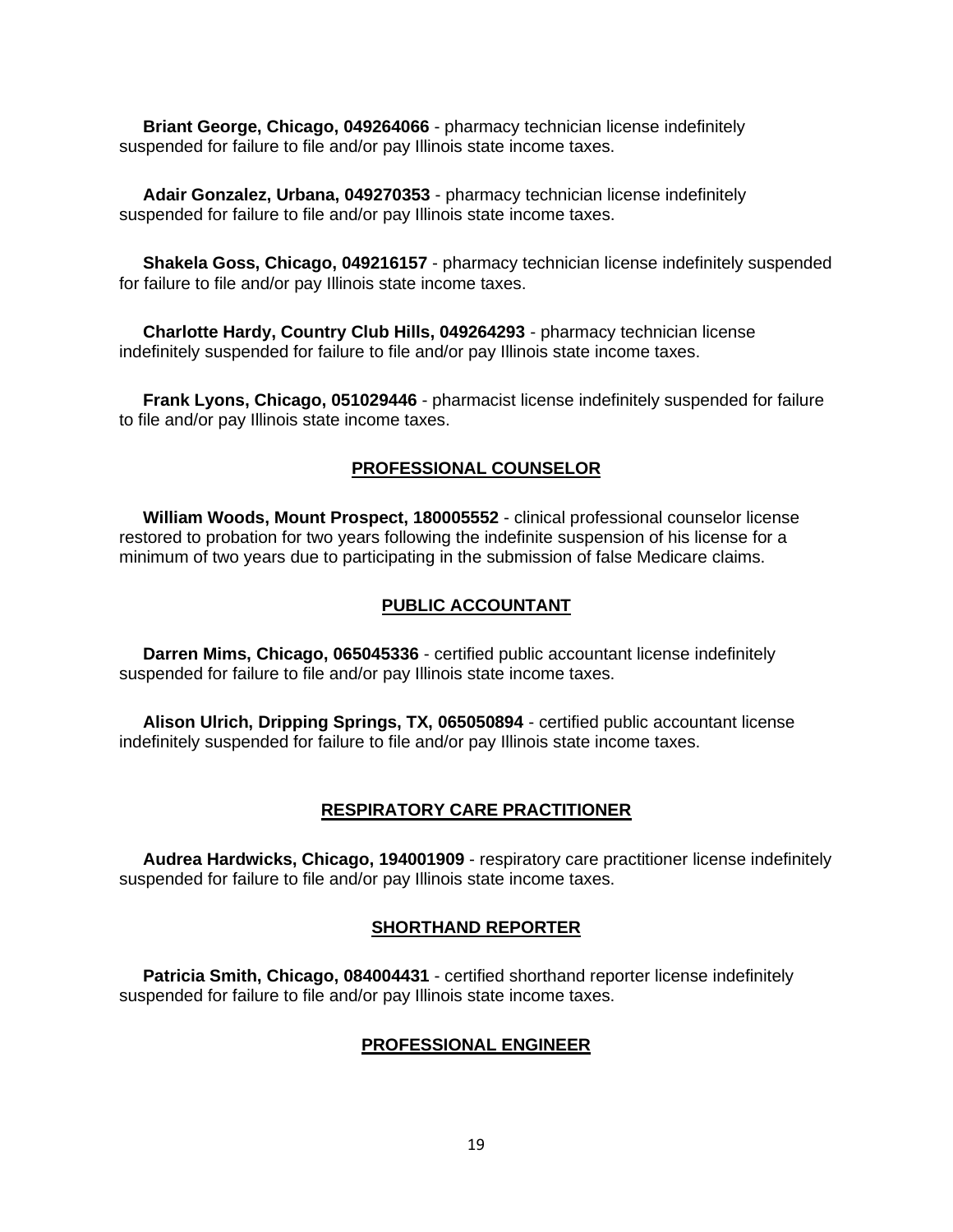**Scott Underwood, Eldorado, 061027409** - enrolled professional engineer intern license indefinitely suspended for failure to file and/or pay Illinois state income taxes.

## **DIVISION OF REAL ESTATE**

### **UNLICENSED**

 **Holly Auction Services LLC, Effingham, unlicensed -** shall pay \$1,500 civil penalty and ordered to cease and desist engaging in any real estate activities in the State of Illinois that require a license pursuant to the Auction License Act.

## **APPRAISAL**

 **Thomas Carroll, Chicago, 556003718** - certified residential real estate appraiser license suspended for failure to file and/or pay Illinois state income taxes.

 **Jason King, Westfield IN, 553002441** - certified general real estate appraiser license reprimanded for having a felony conviction and failing to report the conviction to the Department within 30 days of entry of the judgment of conviction.

### **AUCTIONEER**

 **Nicholas Holly, Lerna, 441002208** - auctioneer license suspended for a minimum period of 1 year and fined \$12,500 for performing an auction service without a written contract, failing to account for, remit, or return money or property coming into his possession acquired from the practice of providing an auction service; and failing to provide information to the Department in response to a written request for documents.

## **HOME INSPECTOR**

 **U.S. Inspect Group Inc, Norfolk VA, 451001425** - home inspection entity license fined \$2,500 for engaging in business as a home inspection entity without a license.

## **REAL ESTATE**

 **Michael Joe Allen, Berwyn, 475114281** - real estate broker license suspended for failure to file and/or pay Illinois state income taxes.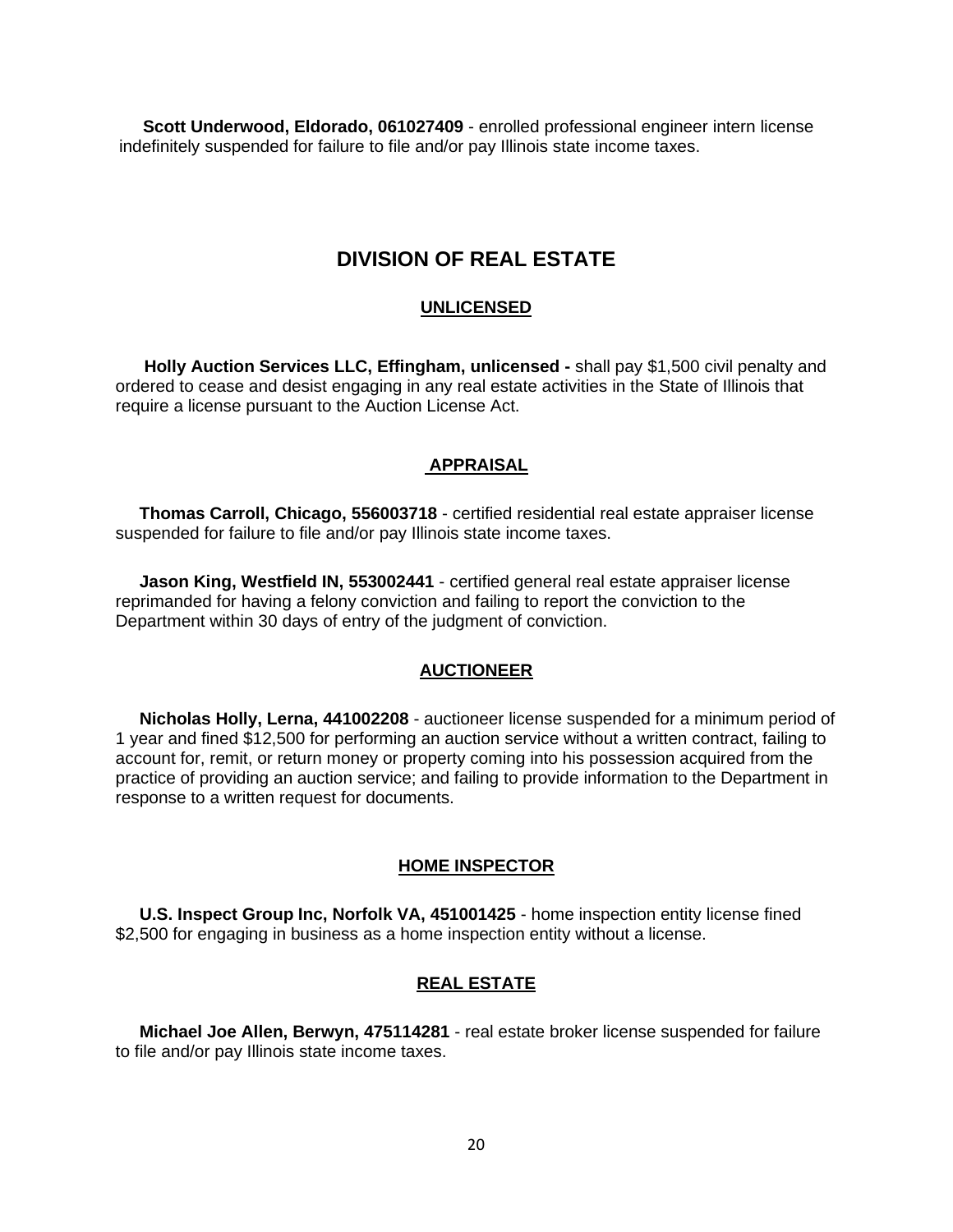**Rene Alvarez, Chicago, 475158222** - real estate broker license suspended for failure to file and/or pay Illinois state income taxes.

 **Brenton Boitse, Chicago, 475166466** - real estate broker license suspended for failure to file and/or pay Illinois state income taxes.

 **Dawn Bolender, South Elgin, 475145754** - real estate broker license suspended for failure to file and/or pay Illinois state income taxes.

 **Zerome Cage, Chicago, 473017411** - real estate leasing license suspended for failure to file and/or pay Illinois state income taxes.

 **Diane Carbonari, Amboy, 471005527** - real estate managing broker license suspended for failure to file and/or pay Illinois state income taxes.

 **Sara Crisafulli, Chicago, 475165671** - real estate broker license suspended for failure to file and/or pay Illinois state income taxes.

 **Anthony Florentino, Chicago, 471015396** - real estate managing broker license suspended for failure to file and/or pay Illinois state income taxes.

 **Kamila Geneja, Orland Park, 475171273** - real estate broker license suspended for failure to file and/or pay Illinois state income taxes.

 **Thomas Gorman, Glenview, 475144964** - real estate broker license suspended for failure to file and/or pay Illinois state income taxes.

 **Joel Head, Chicago, 471013758** - real estate managing broker license suspended for failure to file and/or pay Illinois state income taxes.

 **Alharoon Husain, Lincolnwood, 471017227** - real estate managing broker license suspended for failure to file and/or pay Illinois state income taxes.

 **Selina Islam, Warrenville, 475137347** - real estate broker license suspended for failure to file and/or pay Illinois state income taxes.

 **Tony Jones, Chicago, 475170687** - real estate broker license suspended for failure to file and/or pay Illinois state income taxes.

 **Andrew Kelly, Chicago, 471020042** - real estate managing broker license suspended for failure to file and/or pay Illinois state income taxes.

 **Victoria MacCarthy, Chicago, 475153490** - real estate broker license suspended for failure to file and/or pay Illinois state income taxes.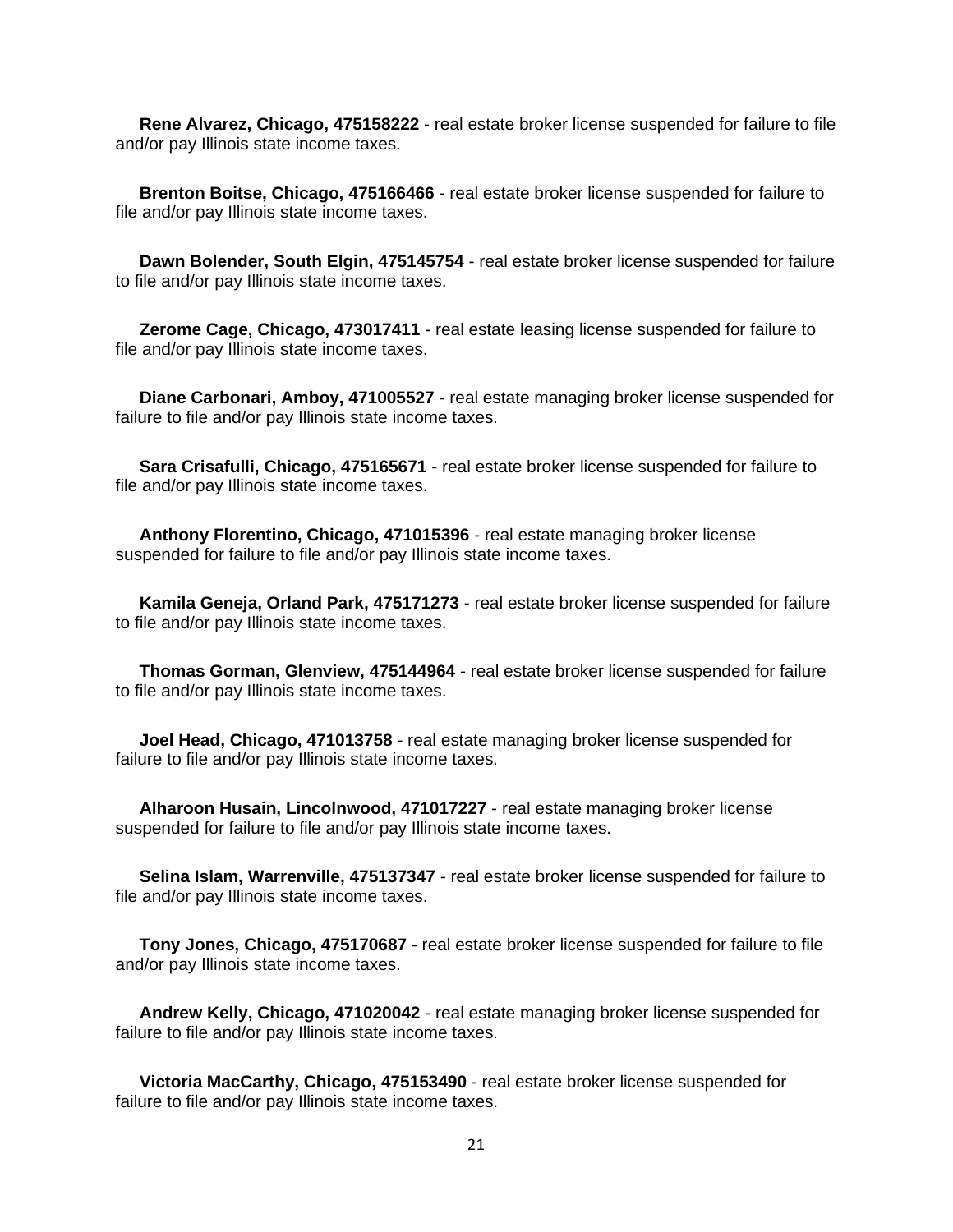**John Mendez, Homer Glen, 475176956** - real estate broker license suspended for violation of the terms of an order.

 **Eboni Mills, Chicago, 475156361** - real estate broker license suspended for failure to file and/or pay Illinois state income taxes.

 **Usman Mirza, Bolingbrook, 475125465** - real estate broker license suspended for failure to file and/or pay Illinois state income taxes.

 **Shawn Murphy, Huntley, 475168615** - real estate broker license suspended for failure to file and/or pay Illinois state income taxes.

 **Terrance Muse, Chicago, 475144929** - real estate broker license suspended for failure to file and/or pay Illinois state income taxes.

 **Maurice Nelson, Chicago, 471003558** - real estate managing broker license suspended for failure to file and/or pay Illinois state income taxes.

 **Brian Pohl, Hinsdale, 475154181** - real estate broker license suspended for failure to file and/or pay Illinois state income taxes.

 **Joseph Shetina, Joliet, 471010301** - real estate managing broker license suspended for failure to file and/or pay Illinois state income taxes.

 **Claire Sylvestre, Chicago, 475131434** - real estate broker license suspended for failure to file and/or pay Illinois state income taxes.

 **Don Thompson, Chicago, 475144626** - real estate broker license suspended for failure to file and/or pay Illinois state income taxes.

 **Ronald Toussaint, Chicago, 475166492** - real estate broker license fined \$1,000 and shall take an Ethics course for giving a potential buyer of a property the lockbox code and allowing access the property without accompanying them.

 **James Traywick Jr, Chicago, 475113676** - real estate broker license suspended for failure to file and/or pay Illinois state income taxes.

 **Kevin Veon, Riverside, 475154158** - real estate broker license suspended for failure to file and/or pay Illinois state income taxes.

 **Ante Vujic, Chicago, 471008389** - real estate managing broker license suspended for failure to file and/or pay Illinois state income taxes.